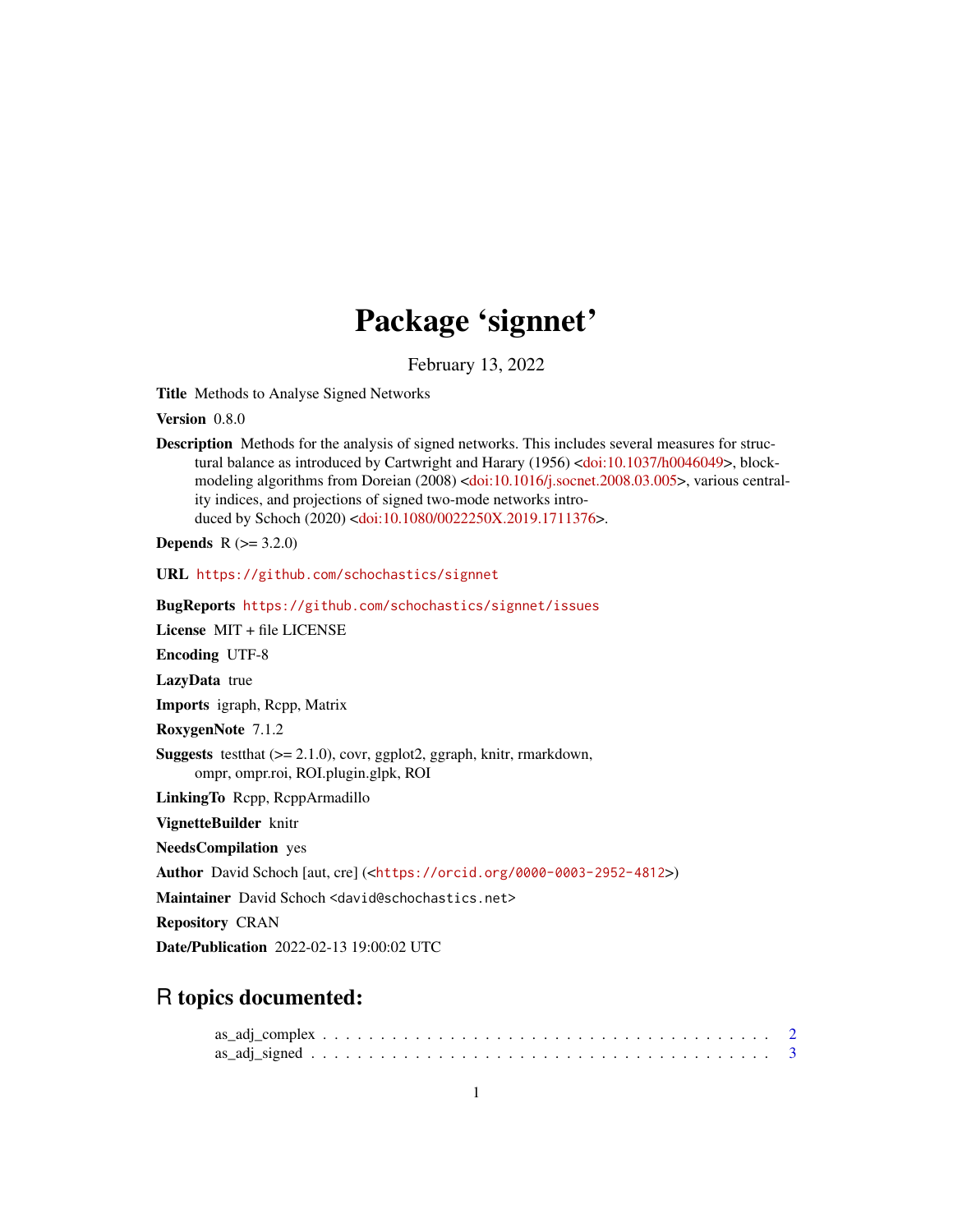<span id="page-1-0"></span>

| Index | 27                        |
|-------|---------------------------|
|       |                           |
|       |                           |
|       |                           |
|       |                           |
|       |                           |
|       |                           |
|       |                           |
|       |                           |
|       |                           |
|       |                           |
|       |                           |
|       |                           |
|       |                           |
|       |                           |
|       |                           |
|       |                           |
|       |                           |
|       |                           |
|       |                           |
|       | 9                         |
|       | $\overline{\phantom{0}}8$ |
|       | $\overline{7}$            |
|       | -6                        |
|       |                           |
|       | $\overline{\mathbf{5}}$   |
|       | $\overline{4}$            |
|       |                           |

<span id="page-1-1"></span>as\_adj\_complex *Convert a signed graph to a complex adjacency matrix*

# Description

This function returns the adjacency matrix for a signed graph that contains ambivalent ties

# Usage

as\_adj\_complex(g, attr)

# Arguments

| g    | igraph object                                                                                   |
|------|-------------------------------------------------------------------------------------------------|
| attr | edge attribute name that encodes positive ("P"), negative ("N") and ambivalent<br>$('A")$ ties. |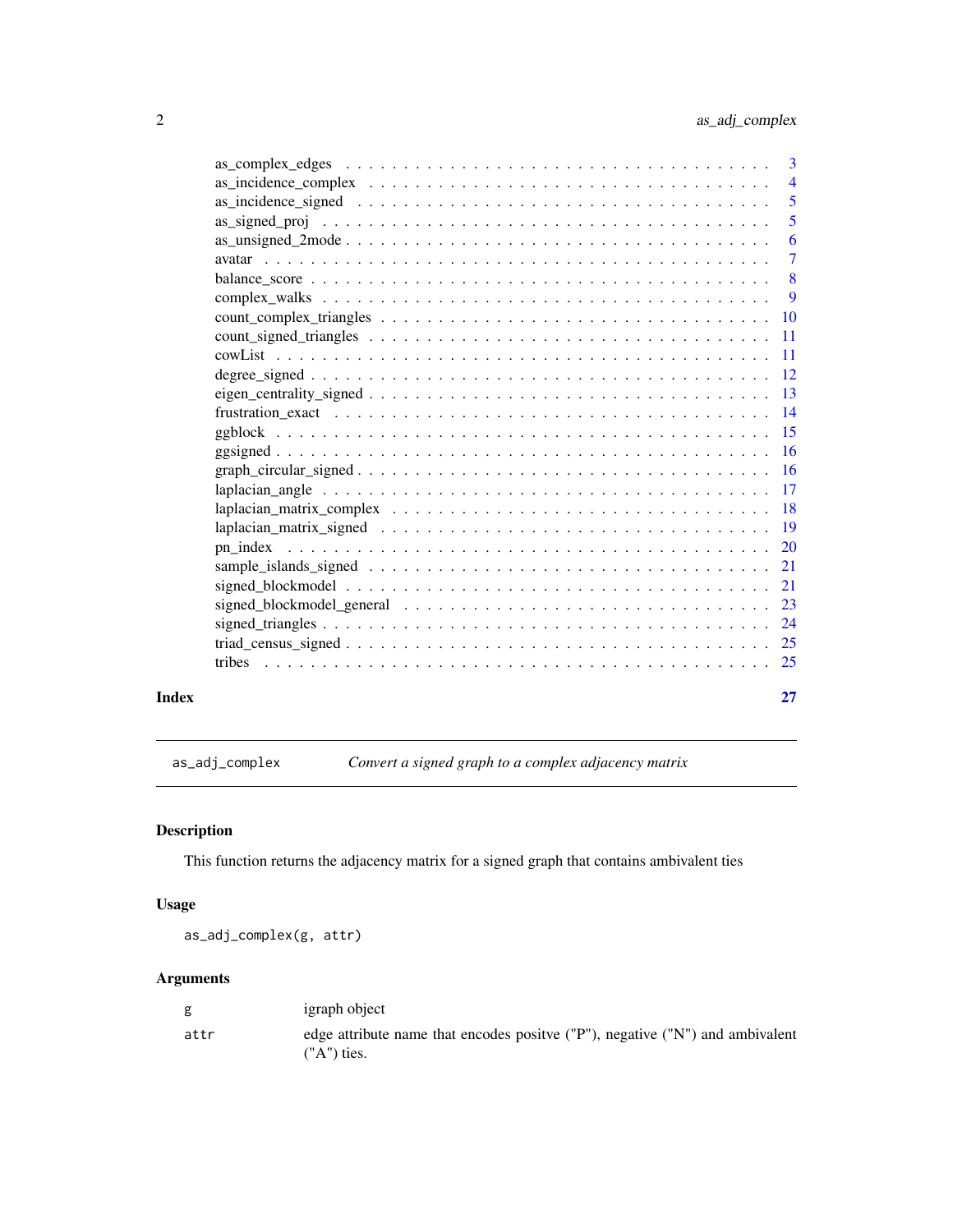<span id="page-2-0"></span>as\_adj\_signed 3

# Value

complex adjacency matrix

#### See Also

[as\\_adj\\_signed](#page-2-1)

<span id="page-2-1"></span>as\_adj\_signed *Convert a signed graph to a signed adjacency matrix*

# Description

This function returns the adjacency matrix for a signed graph

# Usage

as\_adj\_signed(g, sparse = FALSE)

# Arguments

| g      | igraph object. Must have a "sign" edge attribute.                                 |
|--------|-----------------------------------------------------------------------------------|
| sparse | Logical scalar, whether to return the result as a sparse matrix. The Matrix pack- |
|        | age is required for sparse matrices.                                              |

# Value

signed adjacency matrix

#### See Also

[as\\_adj\\_complex](#page-1-1)

as\_complex\_edges *Convert Signed Network to Complex*

# Description

Convert Signed Network to Complex

#### Usage

 $as\_complex\_edges(g, attr = "type")$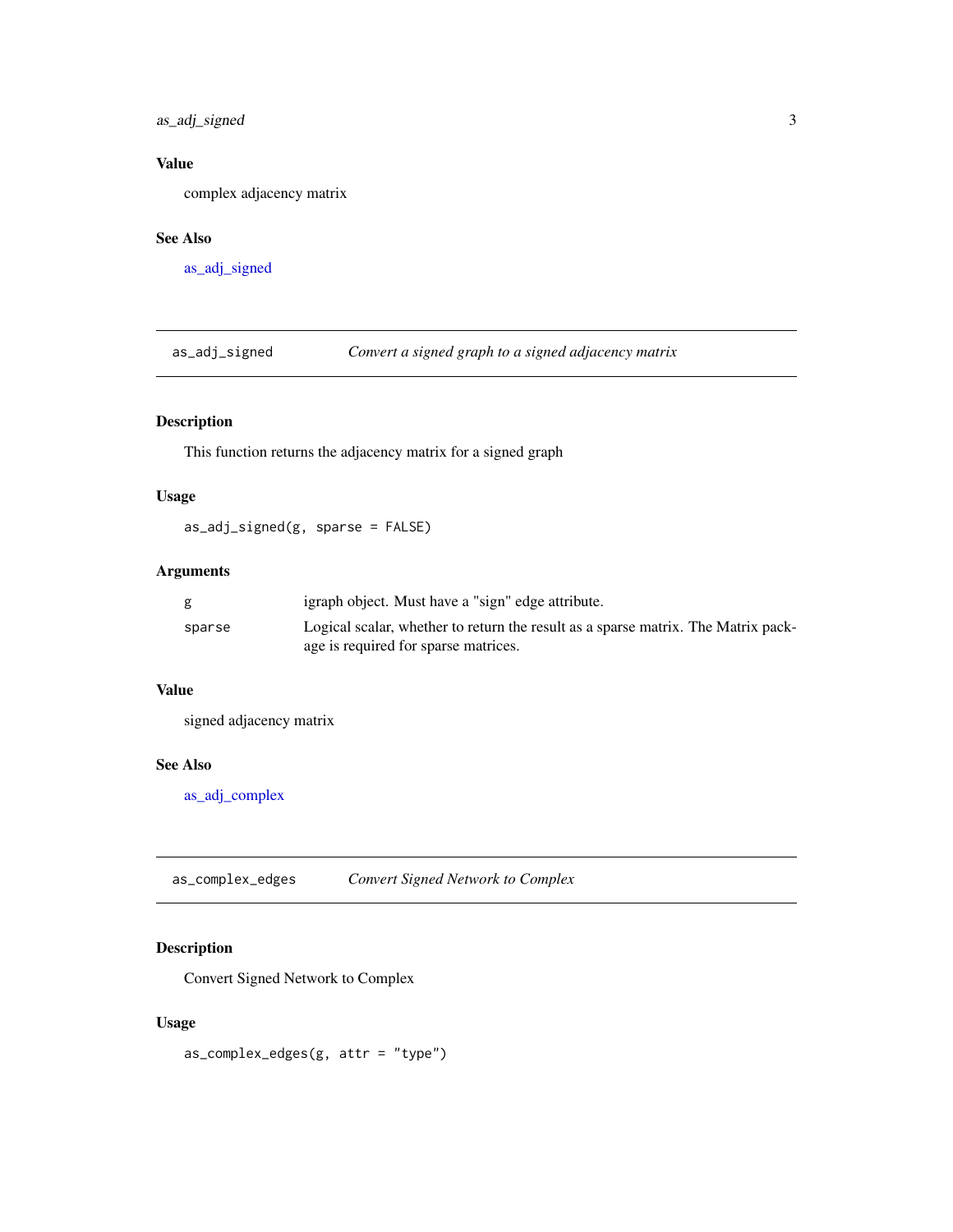#### <span id="page-3-0"></span>Arguments

|      | igraph object. Must have a "sign" edge attribute.                               |
|------|---------------------------------------------------------------------------------|
| attr | new edge attribute name that encodes positive ("P"), negative ("N") and ambiva- |
|      | lent $("A")$ ties.                                                              |

#### Value

igraph object

# Author(s)

David Schoch

#### Examples

```
g <- sample_islands_signed(2,10,1,10)
as_complex_edges(g)
```
as\_incidence\_complex *Complex Incidence Matrix*

#### Description

The complex incidence matrix of a signed graph containing ambivalent ties.

#### Usage

```
as_incidence_complex(g, attr)
```
#### Arguments

| g    | igraph object.                                                                                  |
|------|-------------------------------------------------------------------------------------------------|
| attr | edge attribute name that encodes positve ("P"), negative ("N") and ambivalent<br>$(''A")$ ties. |

# Details

This function is slightly different than [as\\_incidence\\_matrix](#page-0-0) since it is defined for bipartite graphs. The incidence matrix here is defined as a  $S \in \mathbb{C}^{n,m}$ , where n is the number of vertices and m the number of edges. Edges (i,j) are oriented such that i<j and entries are defined as

$$
S_{i(i,j)} = \sqrt{A_{ij}}
$$
  

$$
S_{j(i,j)} = -\sqrt{A_{ji}} if(i,j) is an ambivalent tie
$$
  

$$
S_{j(i,j)} = -A_{ji}\sqrt{A_{ji}} else
$$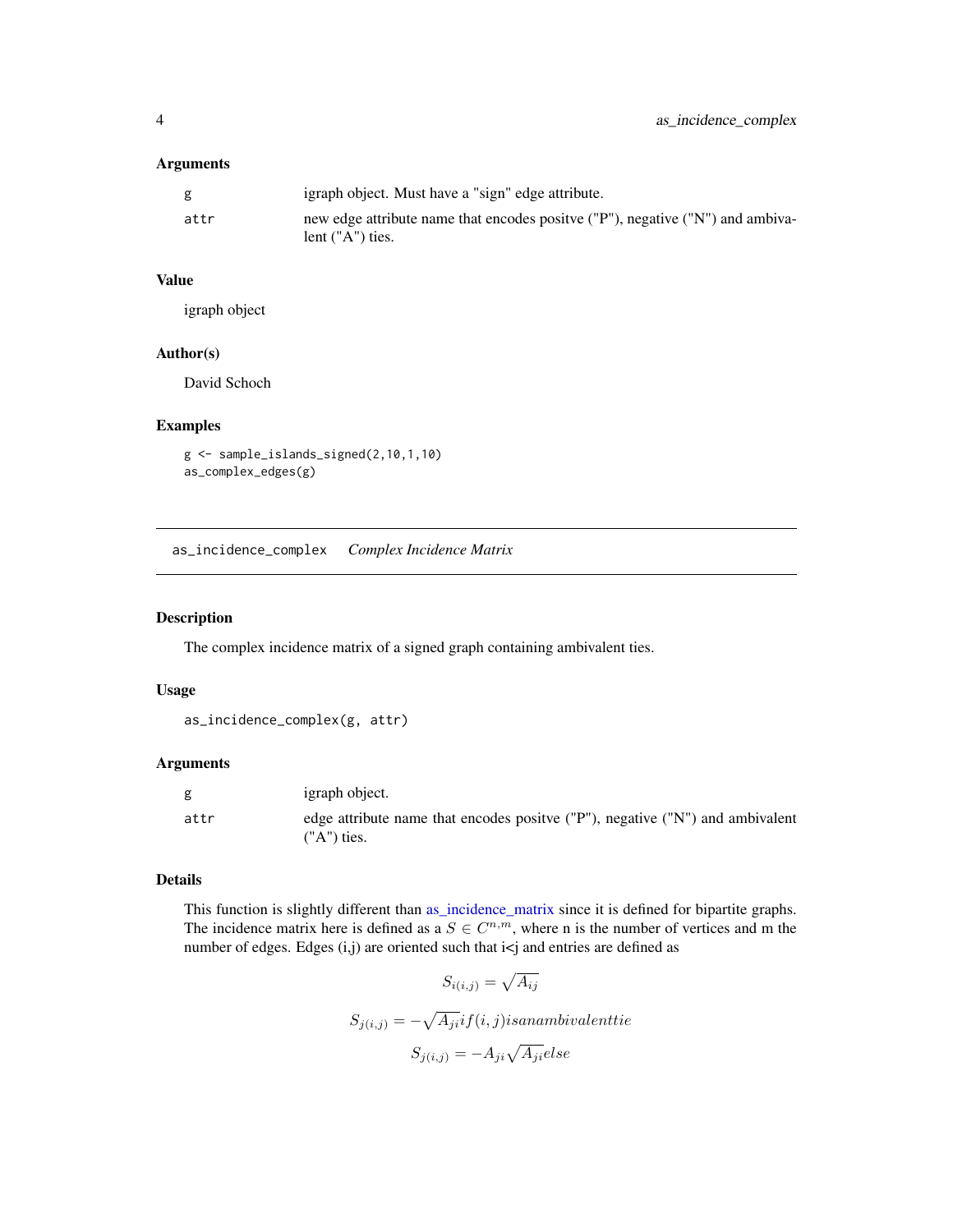# <span id="page-4-0"></span>as\_incidence\_signed 5

# Value

a complex matrix

# Author(s)

David Schoch

# See Also

[laplacian\\_matrix\\_complex](#page-17-1)[,as\\_adj\\_complex](#page-1-1)

as\_incidence\_signed *Convert a signed two-mode network to a signed matrix*

# Description

This function returns the incidence matrix for a signed two-mode network.

#### Usage

```
as_incidence_signed(g, sparse = FALSE)
```
#### Arguments

|        | igraph object (bipartite). Must have a "sign" edge attribute.                     |
|--------|-----------------------------------------------------------------------------------|
| sparse | Logical scalar, whether to return the result as a sparse matrix. The Matrix pack- |
|        | age is required for sparse matrices.                                              |

# Value

signed incidence matrix

<span id="page-4-1"></span>as\_signed\_proj *convert unsigned projection to signed*

# Description

convert unsigned projection to signed

#### Usage

as\_signed\_proj(g)

# Arguments

g igraph object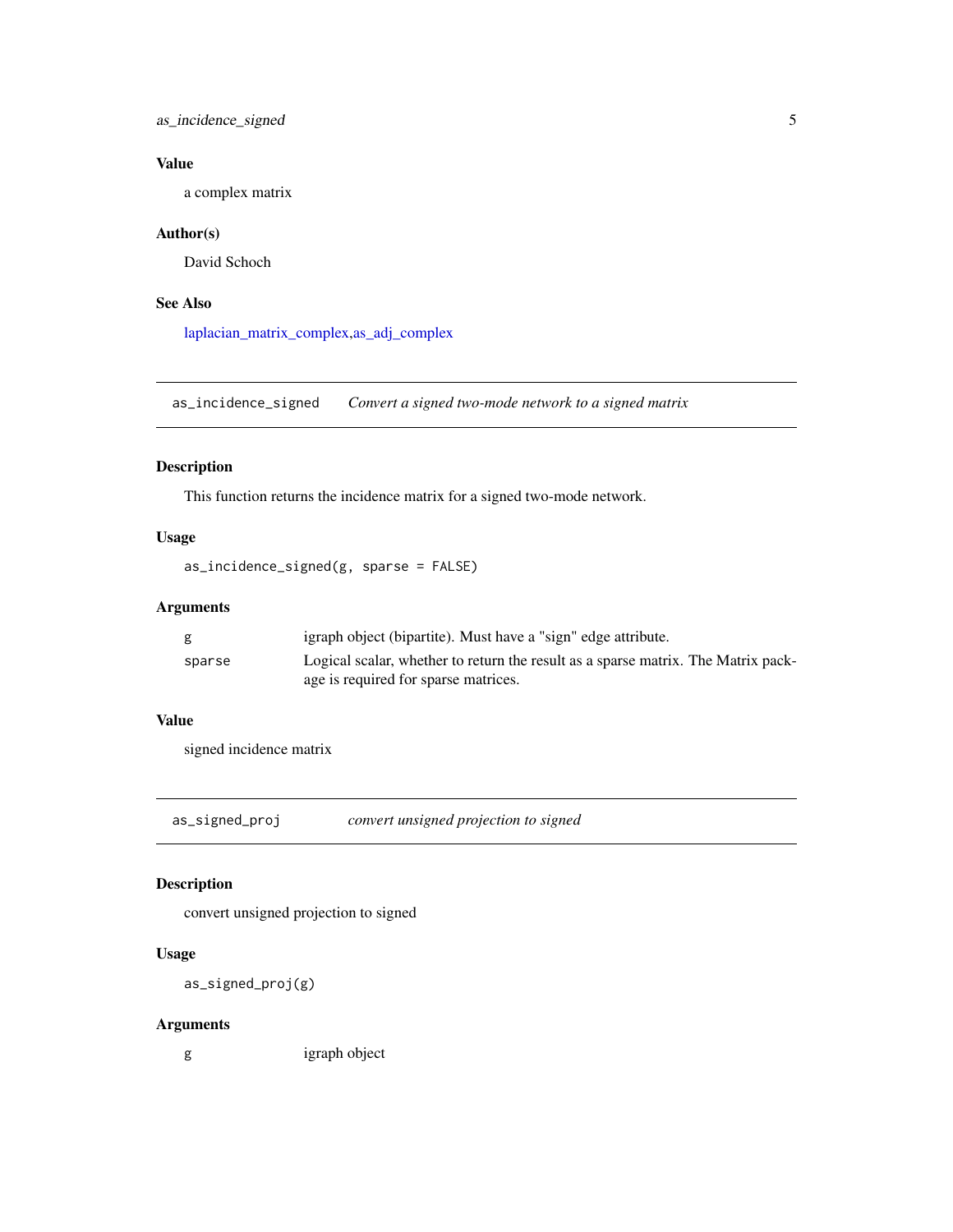#### Value

igraph object

# Author(s)

David Schoch

# See Also

[as\\_unsigned\\_2mode](#page-5-1)

#### Examples

library(igraph)

```
# create a simple signed two mode network
el <- matrix(c(1,"a",1,"b",1,"c",2,"a",2,"b"),ncol = 2,byrow = TRUE)
g <- graph_from_edgelist(el,directed = FALSE)
E(g)$sign <- c(1,1,-1,1,-1)
V(g)$type <- c(FALSE,TRUE,TRUE,TRUE,FALSE)
# convert to unsigned two-mode network and project
```

```
l <- as_unsigned_2mode(g,primary = TRUE)
p <- bipartite_projection(l,which="true")
```

```
# turn the unsigned projection back to a signed network
as_signed_proj(p)
```
<span id="page-5-1"></span>as\_unsigned\_2mode *convert signed two-mode network to unsigned*

# Description

convert signed two-mode network to unsigned

#### Usage

```
as_unsigned_2mode(g, primary = TRUE)
```
#### Arguments

|         | igraph object. Two-mode network, must have a "sign" edge attribute. |
|---------|---------------------------------------------------------------------|
| primary | logical. Which mode to transform                                    |

# Value

igraph object

<span id="page-5-0"></span>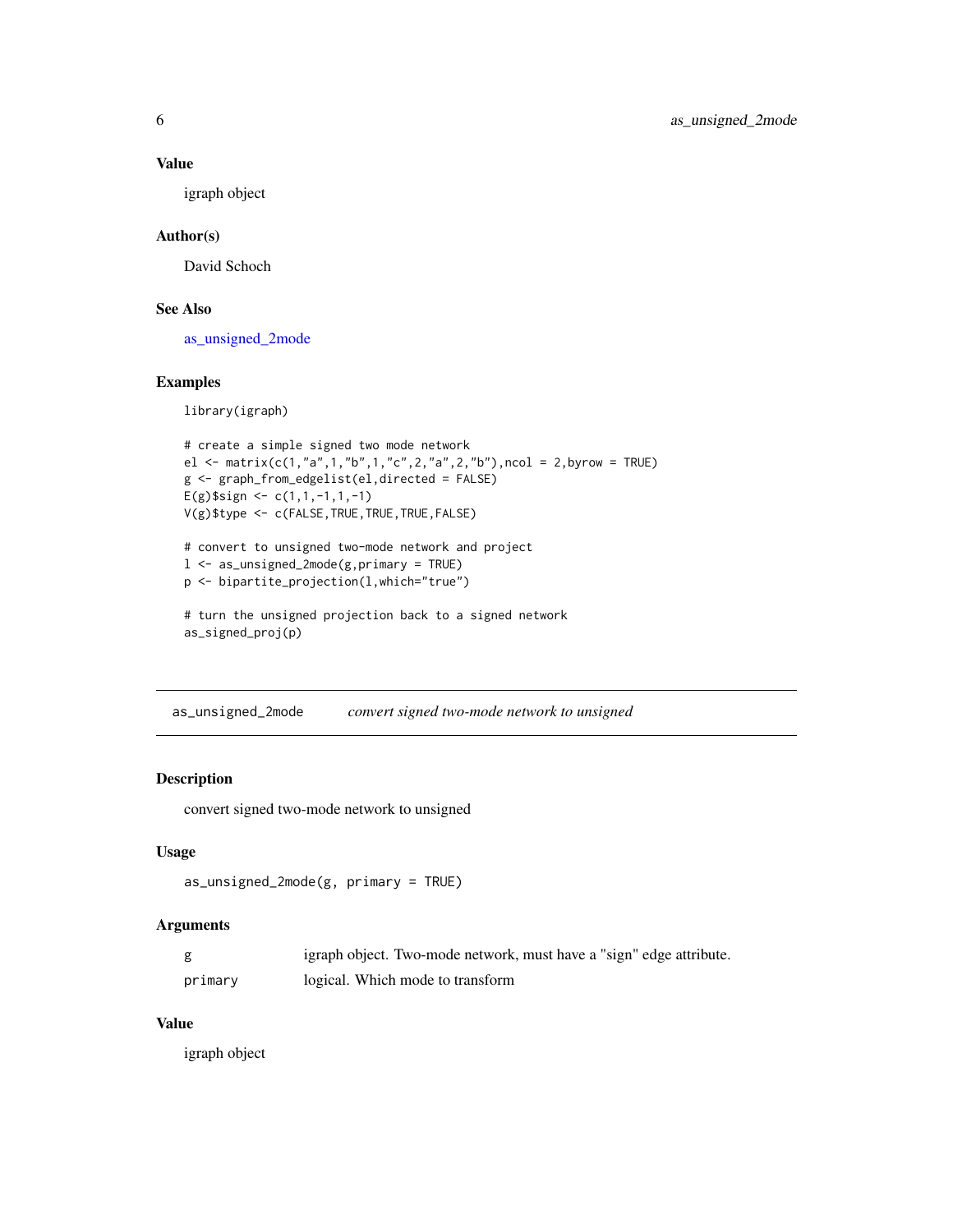<span id="page-6-0"></span>avatar 7 metatra 1999 - 1999 - 1999 - 1999 - 1999 - 1999 - 1999 - 1999 - 1999 - 1999 - 1999 - 1999 - 1999 - 1

#### Author(s)

David Schoch

# See Also

[as\\_signed\\_proj](#page-4-1)

# Examples

library(igraph)

```
# create a simple signed two mode network
el <- matrix(c(1,"a",1,"b",1,"c",2,"a",2,"b"),ncol = 2,byrow = TRUE)
g <- graph_from_edgelist(el,directed = FALSE)
E(g)$sign <- c(1,1,-1,1,-1)
V(g)$type <- c(FALSE,TRUE,TRUE,TRUE,FALSE)
# convert to unsigned two-mode network and project
l <- as_unsigned_2mode(g,primary = TRUE)
p <- bipartite_projection(l,which="true")
```
# turn the unsigned projection back to a signed network as\_signed\_proj(p)

avatar *Signed networks from Avatar: The Last Airbender*

#### Description

Allies/Enemy relations from Avatar: The Last Airbender

#### Usage

avatar

#### Format

igraph object

#### Source

scraped from Avatar Wiki (https://avatar.fandom.com/wiki/Category:Characters)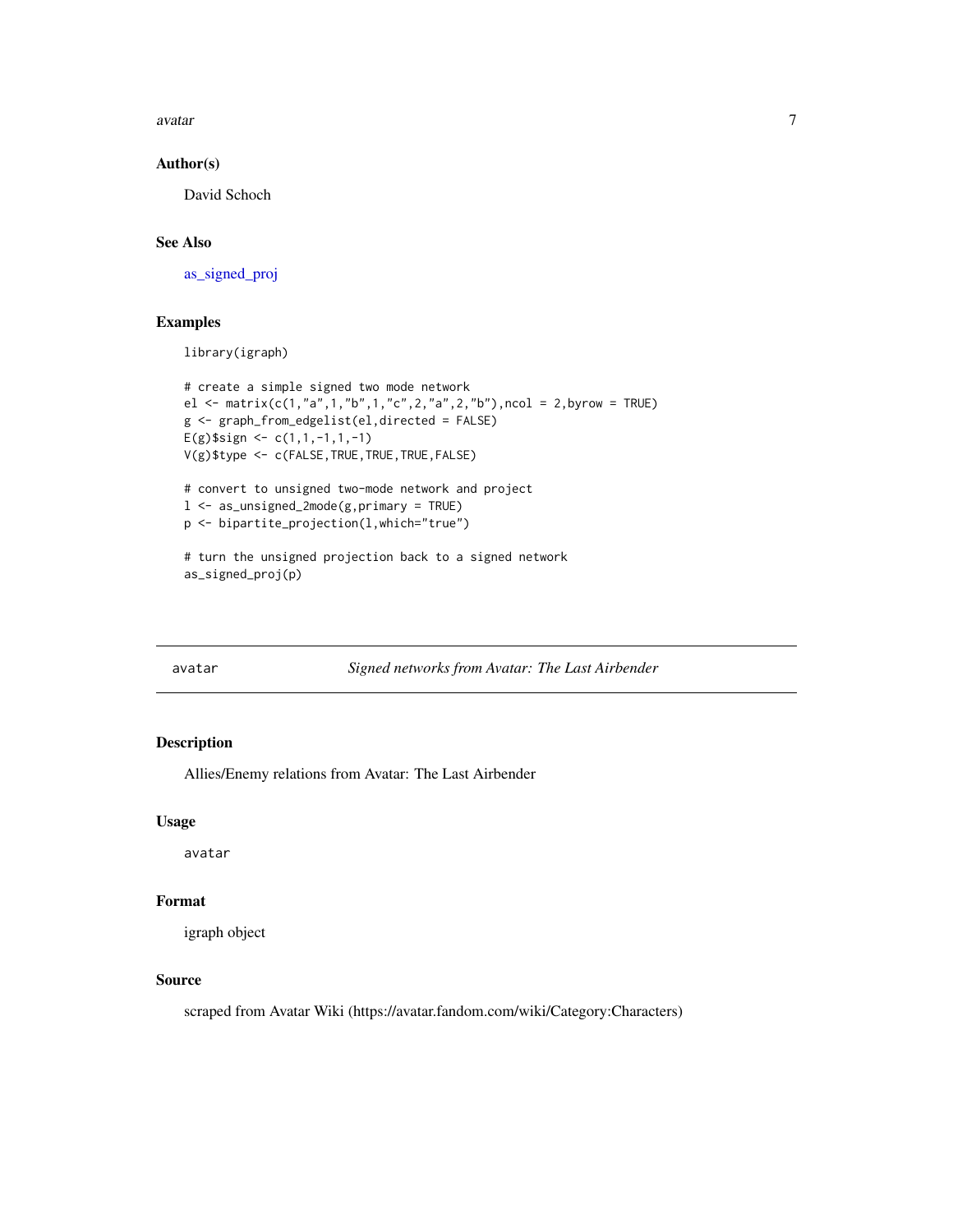<span id="page-7-0"></span>

Implements several indices to assess the balancedness of a network.

#### Usage

balance\_score(g, method = "triangles")

#### Arguments

|        | signed network.                                                  |
|--------|------------------------------------------------------------------|
| method | string indicating the method to be used. See details for options |

#### Details

The method parameter can be one of

*triangles* Fraction of balanced triangles. Maximal (=1) if all triangles are balanced.

- *walk*  $\sum exp(\lambda_i)/\sum exp(\mu_i)$  where  $\lambda_i$  are the eigenvalues of the signed adjacency matrix and  $\mu_i$ of the unsigned adjacency matrix. Maximal (=1) if all walks are balanced.
- *frustration* The frustration index assumes that the network can be partitioned into two groups, where intra group edges are positive and inter group edges are negative. The index is defined as the sum of intra group negative and inter group positive edges. Note that the problem is NP complete and only an upper bound is returned (based on simulated annealing). Exact methods can be found in the work of Aref. The index is normalized such that it is maximal  $(=1)$  if the network is balanced.

#### Value

balancedness score

#### Author(s)

David Schoch

# References

Estrada, E. (2019). Rethinking structural balance in signed social networks. *Discrete Applied Mathematics*.

Samin Aref, Mark C Wilson (2018). Measuring partial balance in signed networks. *Journal of Complex Networks*, 6(4): 566–595, https://doi.org/10.1093/comnet/cnx044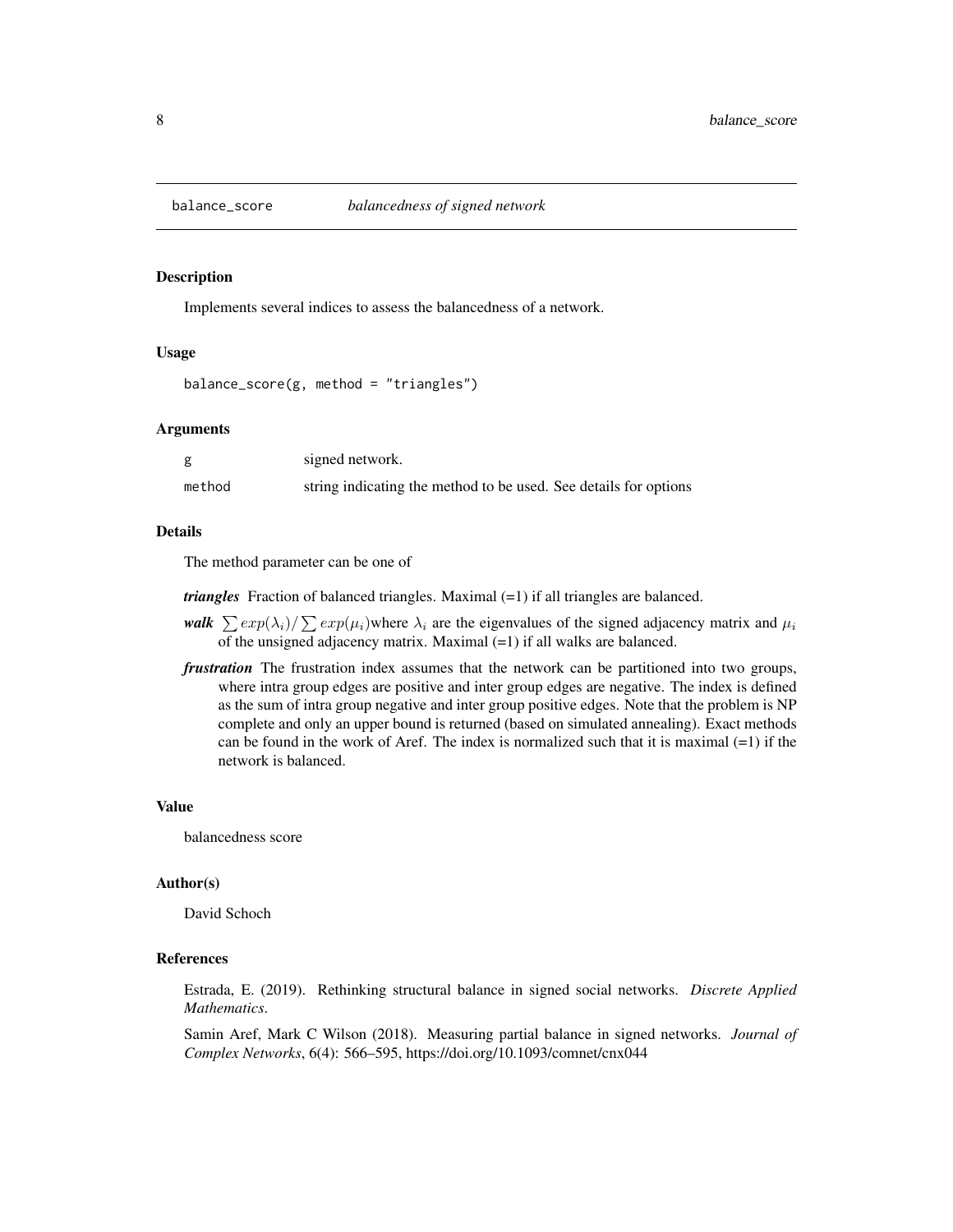# <span id="page-8-0"></span>complex\_walks 9

# Examples

```
library(igraph)
g \leftarrow graph.full(4)
E(g)$sign <- c(-1,1,1,-1,-1,1)
balance_score(g, method = "triangles")
balance_score(g, method = "walk")
```
complex\_walks *Count Walks in complex signed network*

# Description

Count Walks in complex signed network

# Usage

complex\_walks(g, attr, k)

# Arguments

| g    | igraph object.                                                                                           |
|------|----------------------------------------------------------------------------------------------------------|
| attr | edge attribute that encodes positive ( $P''$ ), negative ( $''N''$ ) and ambivalent ( $''A''$ )<br>ties. |
| k    | integer. length of walks                                                                                 |

# Value

igraph object

# Author(s)

David Schoch

```
g <- sample_islands_signed(2,10,1,10)
g <- as_complex_edges(g,attr="type")
complex_walks(g,attr="type",k = 3)
```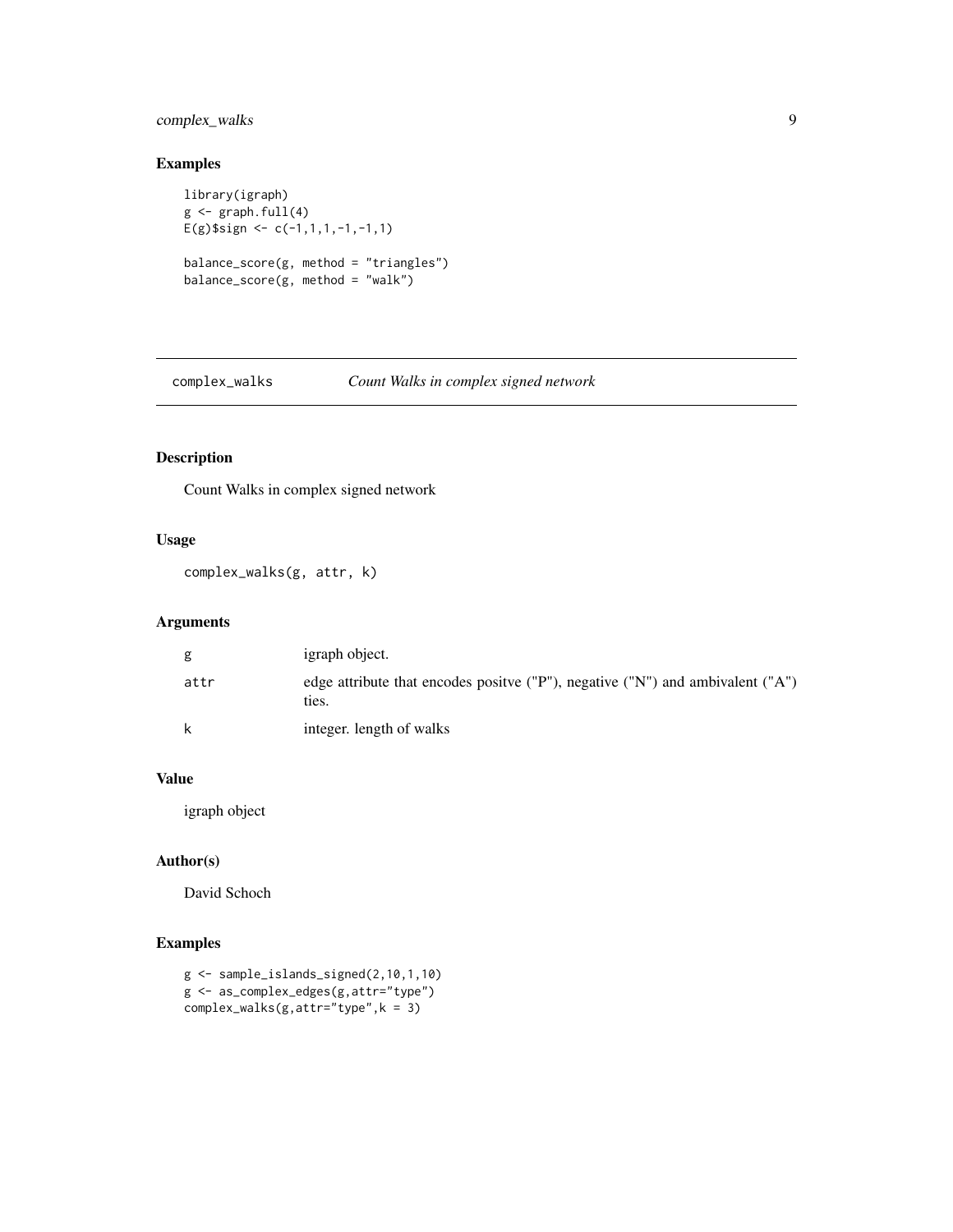<span id="page-9-0"></span>count\_complex\_triangles

*count complex triangles*

# Description

Counts the number of all possible signed triangles  $(+++)$ ,  $(++)$ ,  $(+)$  and  $(-)$ 

#### Usage

```
count_complex_triangles(g, attr)
```
#### Arguments

| g    | igraph object.                                                                                 |
|------|------------------------------------------------------------------------------------------------|
| attr | edge attribute name that encodes positve ("P"), negative ("N") and ambivalent<br>$('A")$ ties. |

#### Value

counts for all complex triangle types

# Author(s)

David Schoch

# See Also

[signed\\_triangles](#page-23-1)

```
library(igraph)
g \leftarrow \text{graph}.full(4)E(g)$type <- c("P","N","A","A","P","N")
count_complex_triangles(g,attr = "type")
```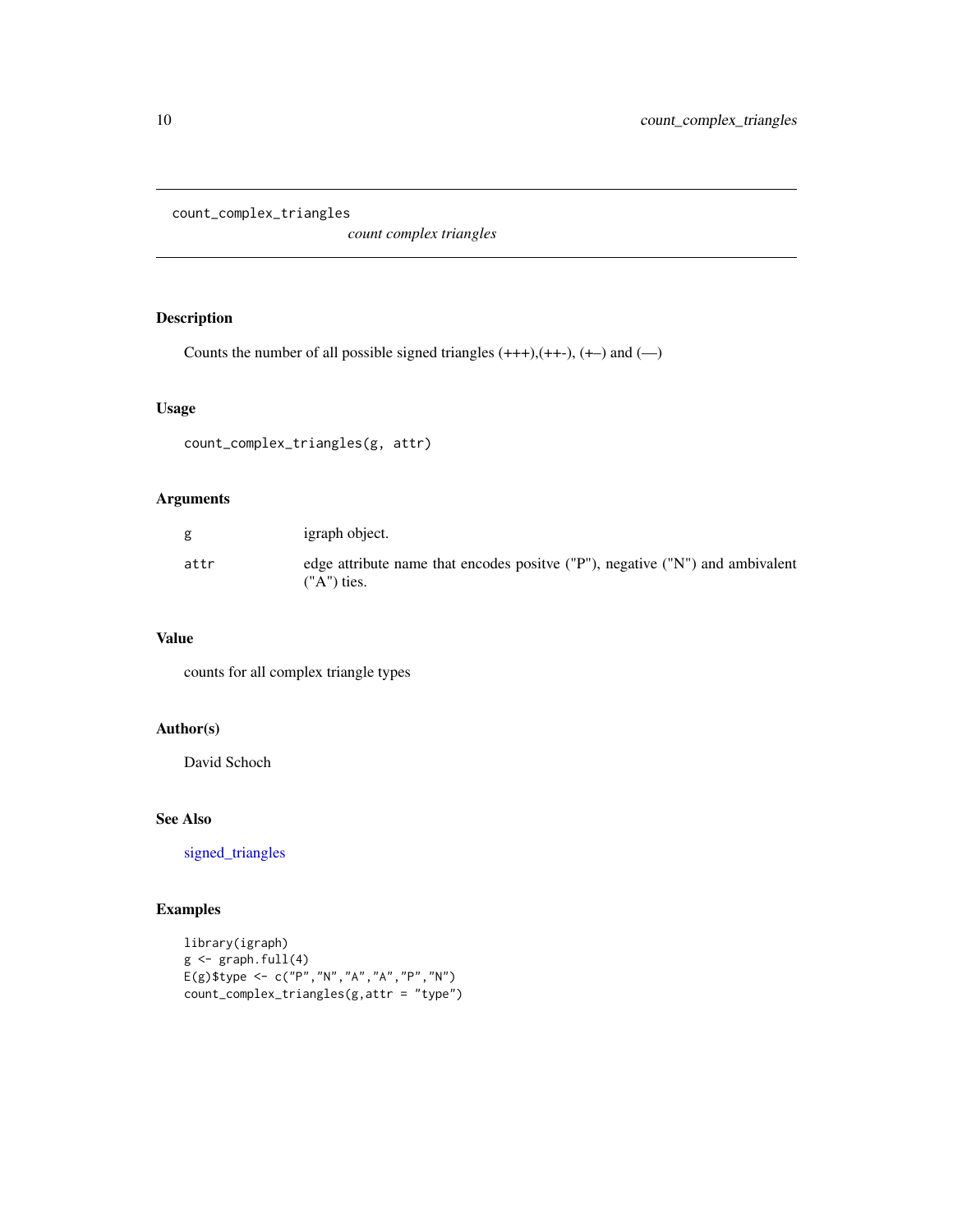<span id="page-10-1"></span><span id="page-10-0"></span>count\_signed\_triangles

*count signed triangles*

#### Description

Counts the number of all possible signed triangles  $(+++)$ ,  $(++)$ ,  $(+)$  and  $(-)$ 

#### Usage

count\_signed\_triangles(g)

# Arguments

g igraph object with signed edge attribute

# Value

counts for all 4 signed triangle types

#### Author(s)

David Schoch

# See Also

[signed\\_triangles](#page-23-1)

# Examples

```
library(igraph)
g \leftarrow \text{graph}.full(4)E(g)$sign <- c(-1,1,1,-1,-1,1)count_signed_triangles(g)
```
# cowList *Signed networks from Correlates of War*

# Description

51 signed networks of inter state relations

# Usage

cowList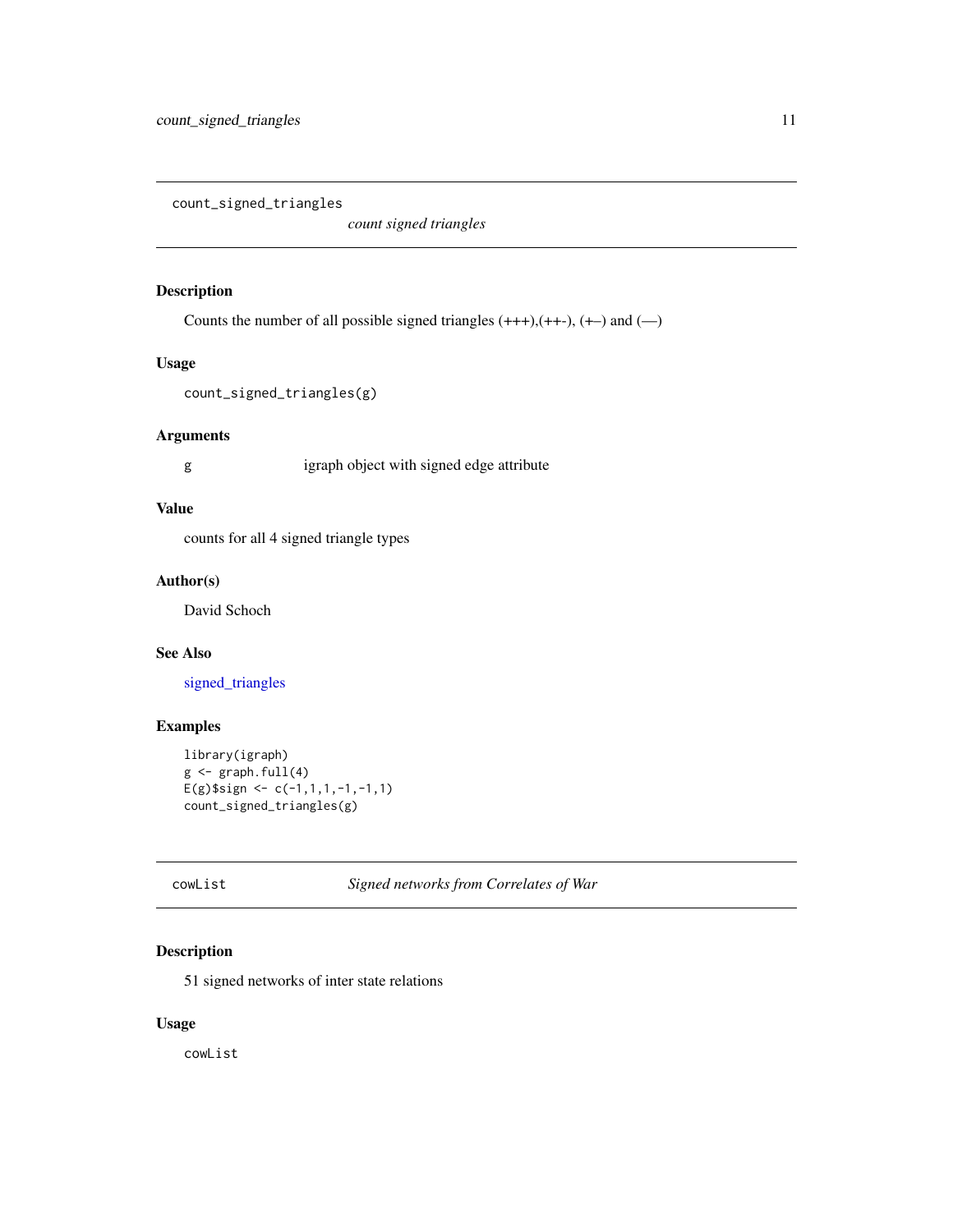# <span id="page-11-0"></span>Format

List of igraph objects

# Source

http://mrvar.fdv.uni-lj.si/pajek/SVG/CoW/default.htm

# References

Doreian, P. and Mrvar, A. (2015). "Structural Balance and Signed International Relations". *Journal of Social Structure*, 16(2)

degree\_signed *Signed Degree*

# Description

several options to calculate the signed degree of vertices

# Usage

```
degree_signed(
  g,
 mode = c("all", "in", "out"),
  type = c("pos", "neg", "ratio", "net")
)
```
#### Arguments

| g    | igraph object. Must have a "sign" edge attribute.                                                                                      |
|------|----------------------------------------------------------------------------------------------------------------------------------------|
| mode | character string, "out" for out-degree, "in" for in-degree or "all" for undirected<br>networks.                                        |
| type | character string, "pos" or "neg" for counting positive or negative neighbors only,<br>"ratio" for pos/(pos+neg), or "net" for pos-neg. |

#### Value

centrality scores as numeric vector.

# Author(s)

David Schoch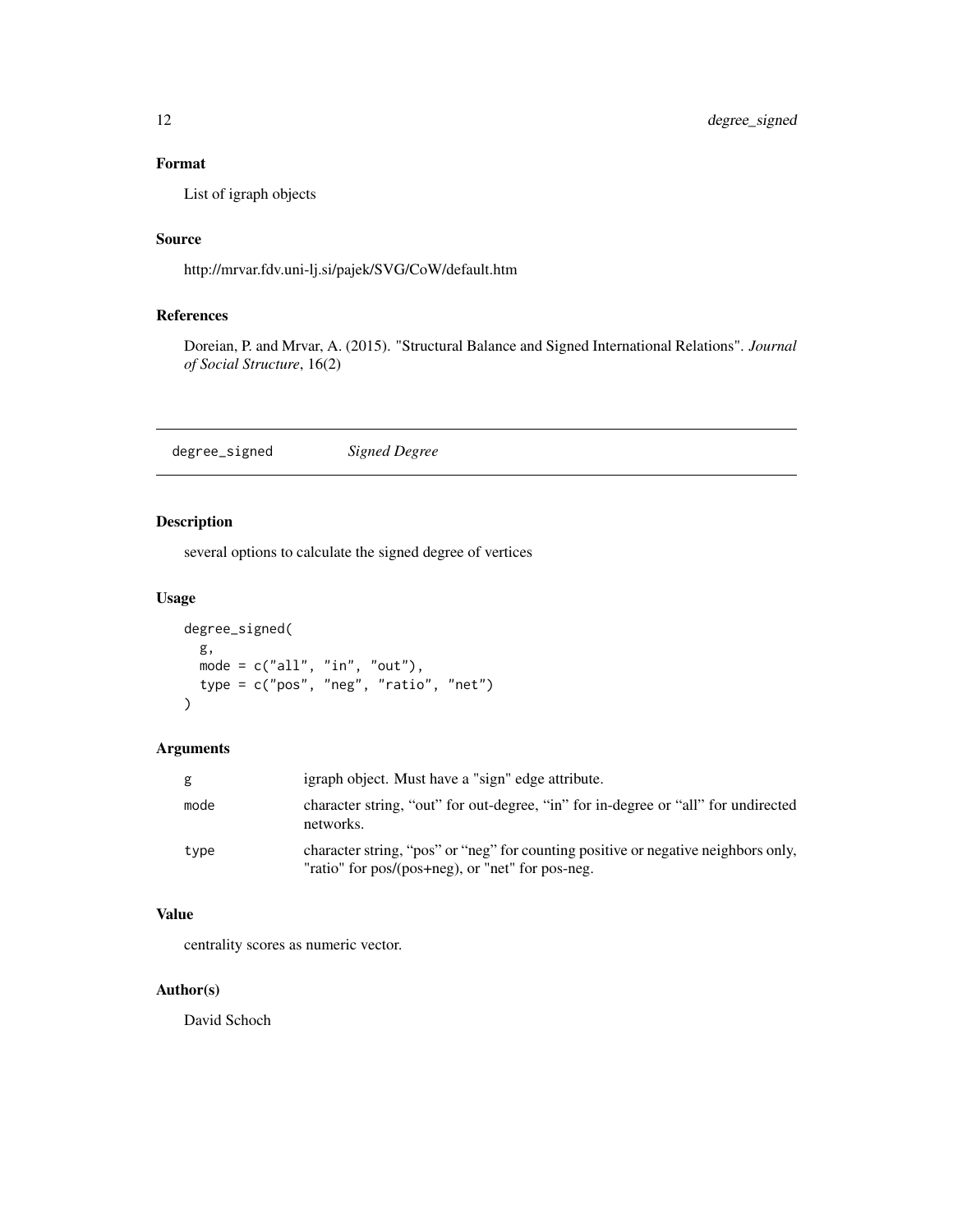<span id="page-12-0"></span>eigen\_centrality\_signed

*Signed Eigenvector centrality*

#### Description

returns the eigenvector associated with the dominant eigenvalue from the adjacency matrix.

#### Usage

eigen\_centrality\_signed(g, scale = TRUE)

#### Arguments

|       | igraph object. Must have a "sign" edge attribute.                              |
|-------|--------------------------------------------------------------------------------|
| scale | Logical scalar, whether to scale the result to have a maximum score of one. If |
|       | no scaling is used then the result vector is the same as returned by eigen().  |

#### Details

Note that, with negative values, the adjacency matrix may not have a dominant eigenvalue. This means it is not clear which eigenvector should be used. In addition it is possible for the adjacency matrix to have repeated eigenvalues and hence multiple linearly independent eigenvectors. In this case certain centralities can be arbitrarily assigned. The function returns an error if this is the case.

#### Value

centrality scores as numeric vector.

#### Author(s)

David Schoch

#### References

Bonacich, P. and Lloyd, P. (2004). "Calculating Status with Negative Relations." *Social Networks* 26 (4): 331–38.

Everett, M. and Borgatti, S.P. (2014). "Networks Containing Negative Ties." *Social Networks* 38: 111–20.

```
library(igraph)
data("tribes")
eigen_centrality_signed(tribes)
```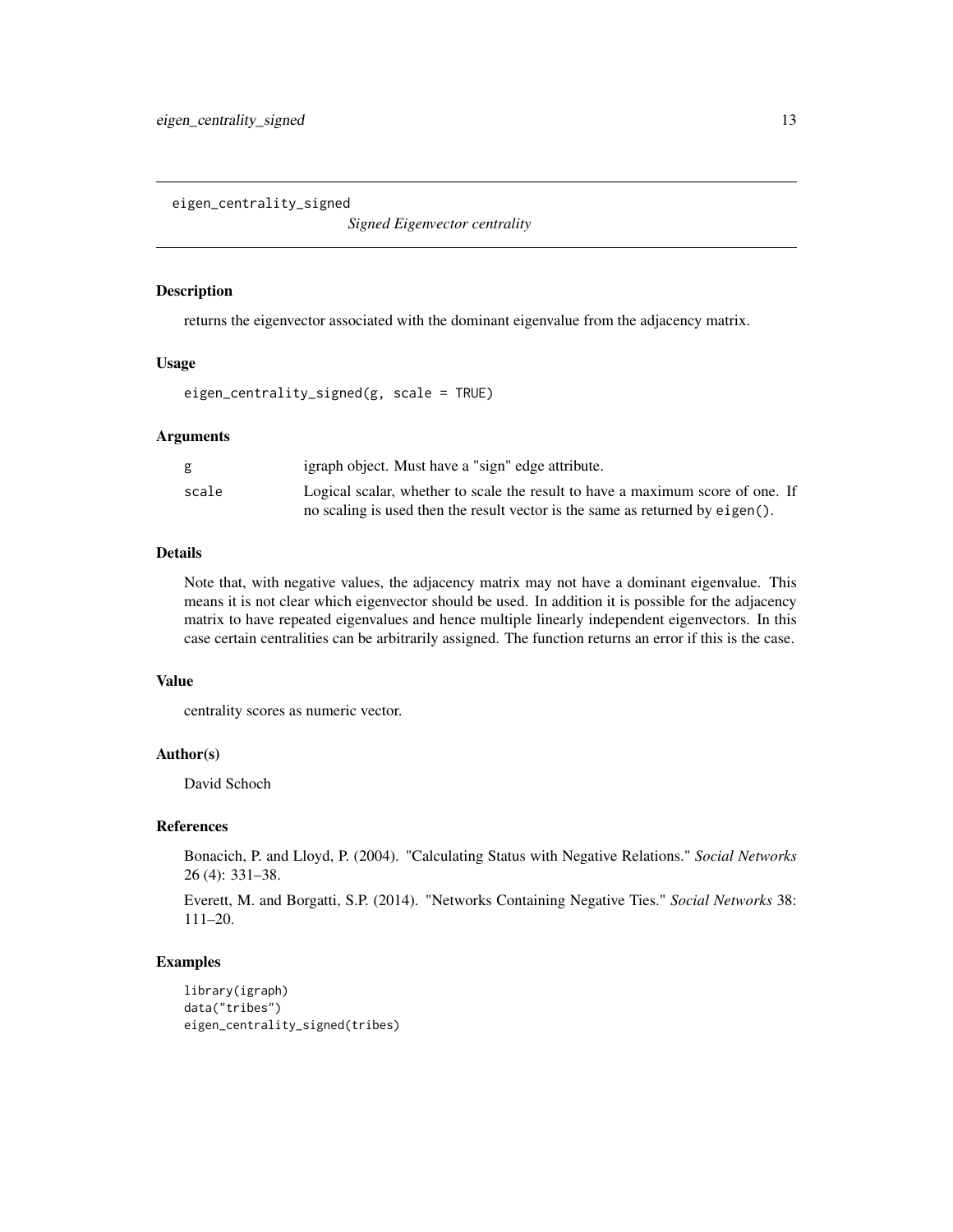<span id="page-13-0"></span>Computes the frustration index of a signed network using linear programming

#### Usage

```
frustration_exact(g, ...)
```
#### Arguments

| g        | signed network                            |
|----------|-------------------------------------------|
| $\cdots$ | additional parameters for the ompr solver |

#### Details

The frustration index indicates the minimum number of edges whose removal results in a balance network. The function needs the following packages to be installed: ompr, ompr.roi,ROI, and ROI.plugin.glpk. The function Implements the AND model in Aref et al., 2020

#### Value

list containing the frustration index and the bipartition of nodes

# Author(s)

David Schoch

#### References

Aref, Samin, Andrew J. Mason, and Mark C. Wilson. "Computing the line index of balance using linear programming optimisation." Optimization problems in graph theory. Springer, Cham, 2018. 65-84.

Aref, Samin, Andrew J. Mason, and Mark C. Wilson. "A modeling and computational study of the frustration index in signed networks." Networks 75.1 (2020): 95-110.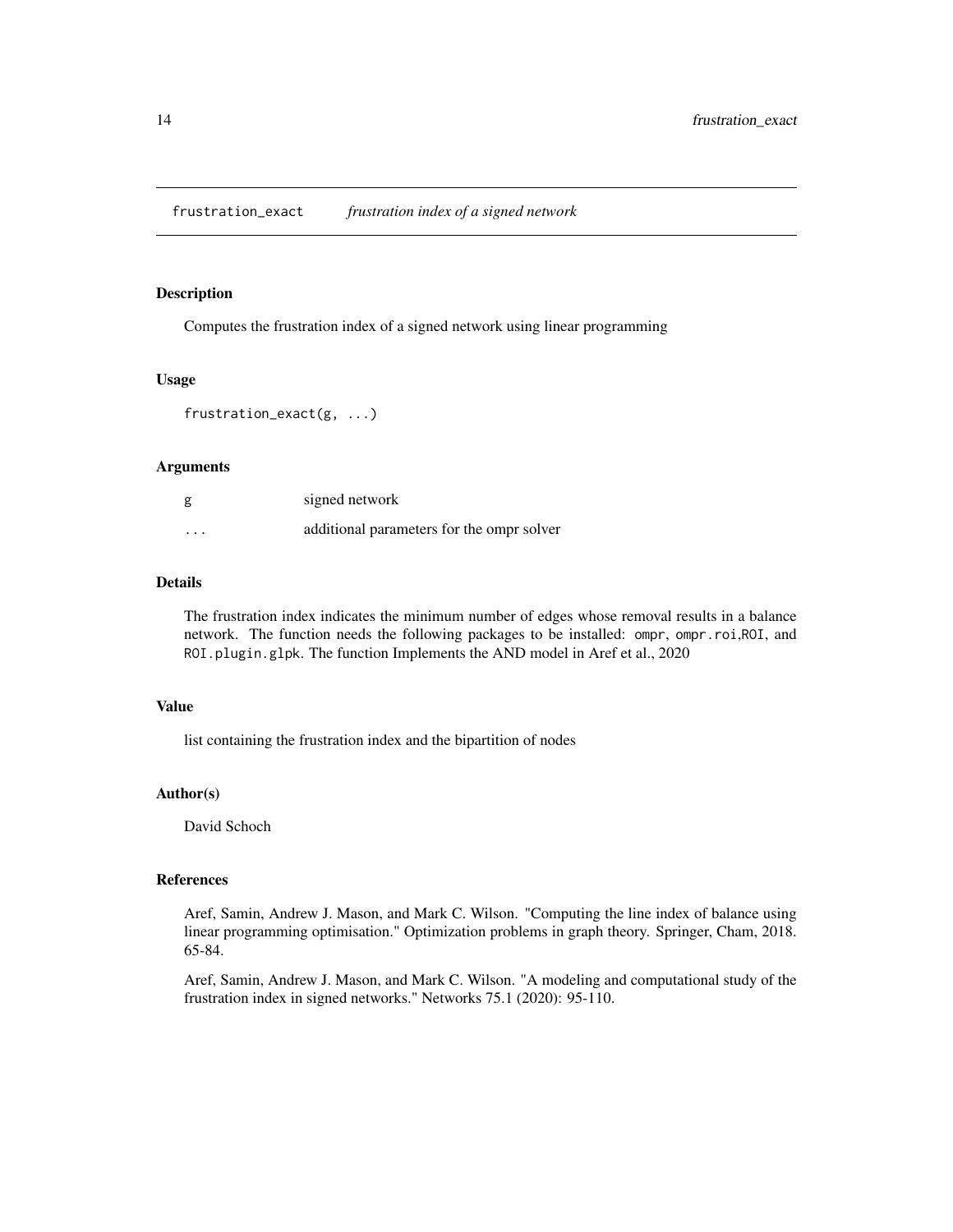<span id="page-14-0"></span>

Plot Blockmodel matrix

# Usage

```
ggblock(
  g,
  blocks = NULL,
  cols = NULL,show_blocks = FALSE,
  show_labels = FALSE
\mathcal{L}
```
# Arguments

| g           | igraph object. Must have a "sign" edge attribute.                   |
|-------------|---------------------------------------------------------------------|
| blocks      | vector of block membership as obtained, e.g. from signed blockmodel |
| cols        | colors used for negative and positive ties                          |
| show_blocks | logical. Should block borders be displayed? (Default: FALSE)        |
| show_labels | logical. Should node labels be displayed? (Default: FALSE)          |

# Value

ggplot2 object

# Author(s)

David Schoch

# Examples

```
## Not run:
library(igraph)
data("tribes")
clu <- signed_blockmodel(tribes,k = 3,alpha=0.5,annealing = TRUE)
ggblock(tribes,clu$membership,show_blocks = TRUE,show_labels = TRUE)
```
## End(Not run)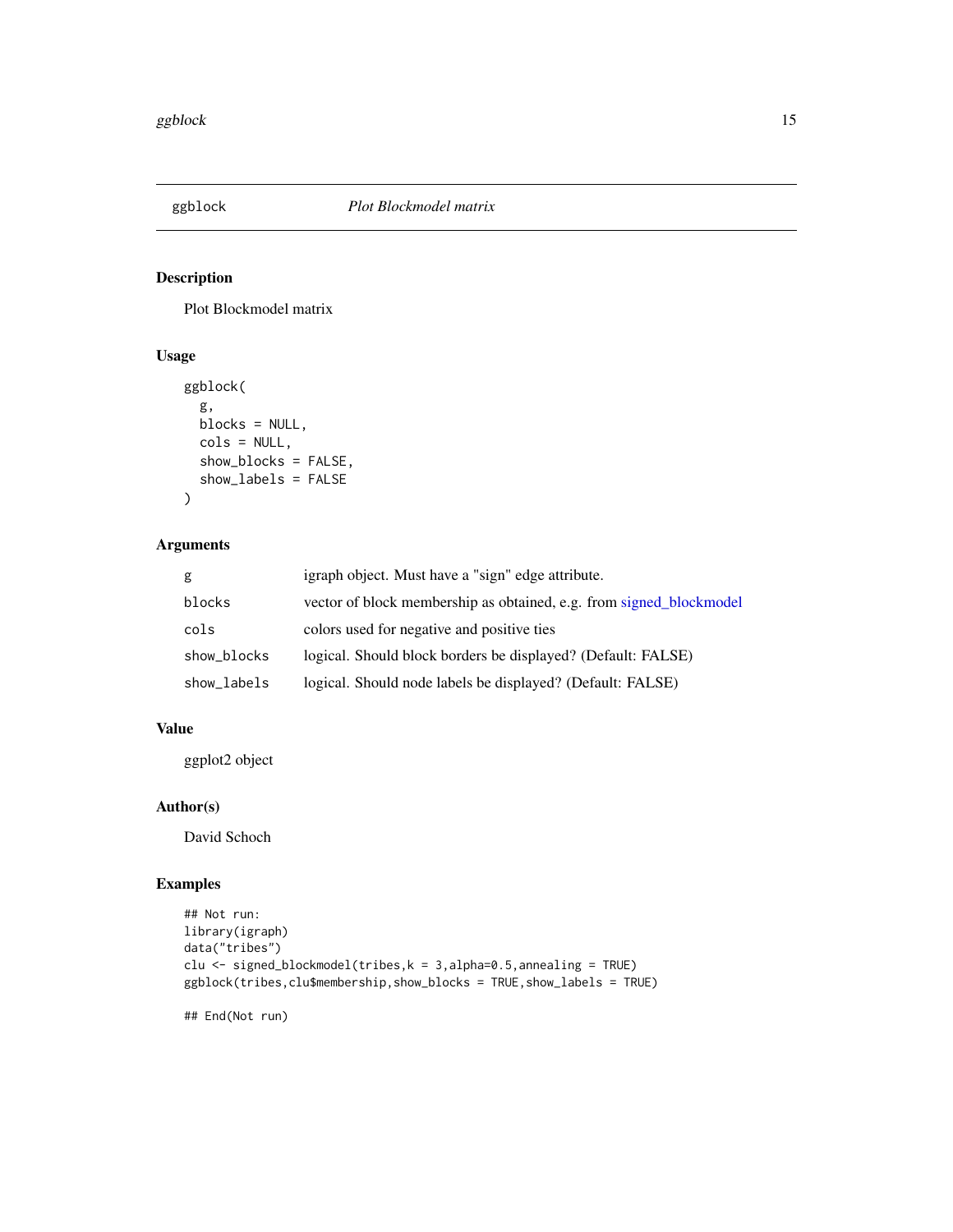<span id="page-15-0"></span>

Plot a signed or complex network

#### Usage

```
ggsigned(g, type = "signed", attr = NULL, edge_cols = NULL, weights = FALSE)
```
#### Arguments

| g         | igraph object. Must have a "sign" edge attribute or an attribute containing "P",<br>"N". "A" |
|-----------|----------------------------------------------------------------------------------------------|
| type      | character string, either "signed" or "complex"                                               |
| attr      | character string. edge attribute that containing "P", "N", "A" if type="complex"             |
| edge_cols | colors used for negative and positive (and ambivalent) ties                                  |
| weights   | logical. If TRUE, weights are computed based on sign. Defaults to FALSE                      |

# Details

This is a very rudimentary visualization of a signed network. If you are fluent in 'ggraph', you can probably cook up something more sophisticated. The function is thus mostly meant to give a quick overview of the network.

#### Value

ggplot2 object

#### Author(s)

David Schoch

graph\_circular\_signed *circular signed graph*

# Description

circular graph with positive and negative edges.

# Usage

```
graph_circular_signed(n, r = 1, pos = 0.1, neg = 0.1)
```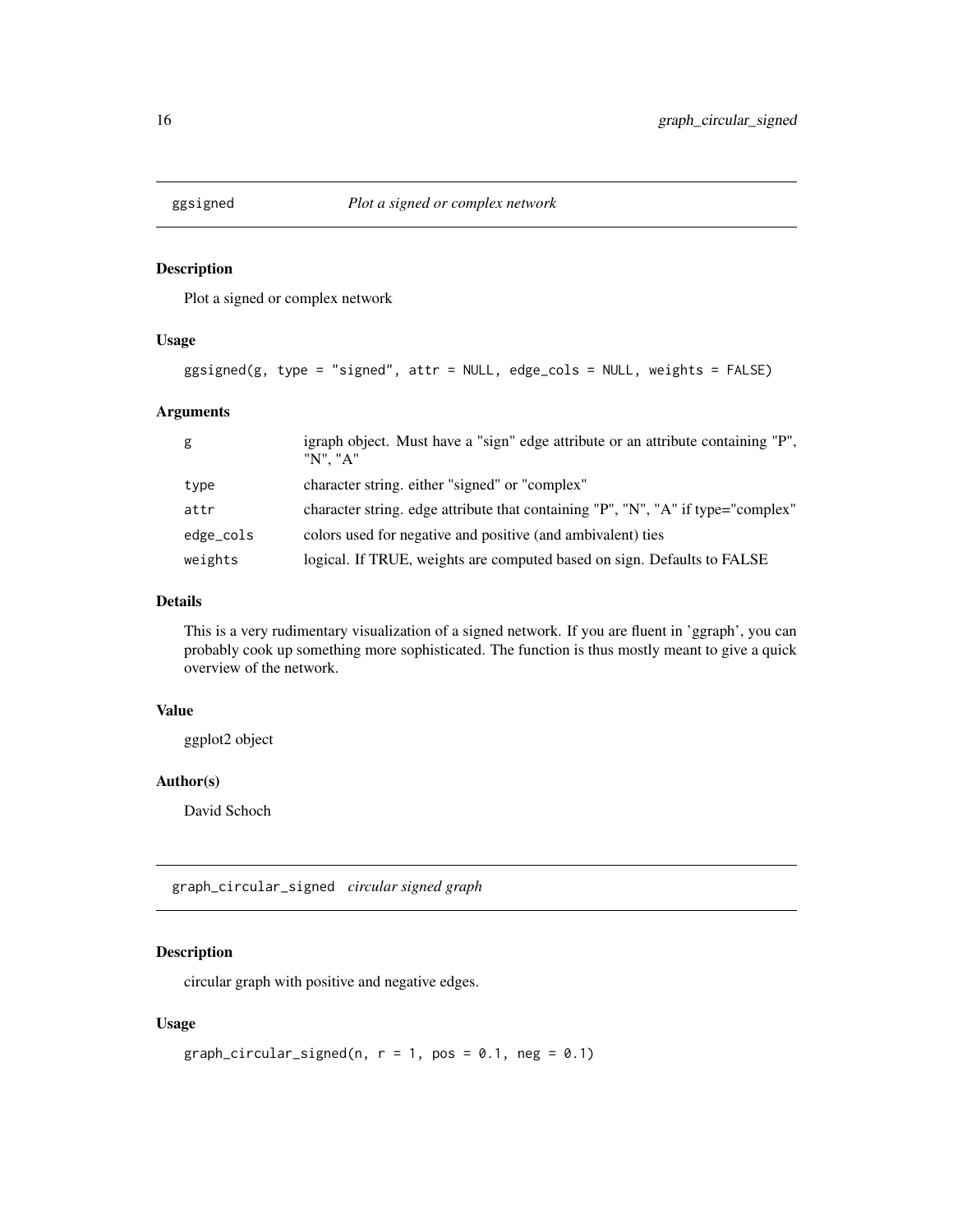# <span id="page-16-0"></span>laplacian\_angle 17

# Arguments

| n   | number of nodes                          |
|-----|------------------------------------------|
| r   | radius                                   |
| pos | distance fraction between positive edges |
| neg | distance fraction between negative edges |

# Value

igraph graph

# Author(s)

David Schoch

# Examples

library(igraph) graph\_circular\_signed(n = 50)

laplacian\_angle *Angle between Eigenvectors*

# Description

Computes the angle between eigenvectors of the signed or complex Laplacian.

# Usage

```
laplacian\_angle(g, type = "sign", ...)
```
# Arguments

| g                       | input graph. Must have a sign edge attribute                                                                              |
|-------------------------|---------------------------------------------------------------------------------------------------------------------------|
| type                    | string. either "sign" for signed Laplacian or "complex" for complex Laplacian.<br>Defaults to "sign"                      |
| $\cdot$ $\cdot$ $\cdot$ | additional parameters for Laplacian matrix such as the attribute containing "P", "N"<br>and "A" for the complex Laplacian |

# Details

angle between eigenvectors and zero.

# Value

a numeric matrix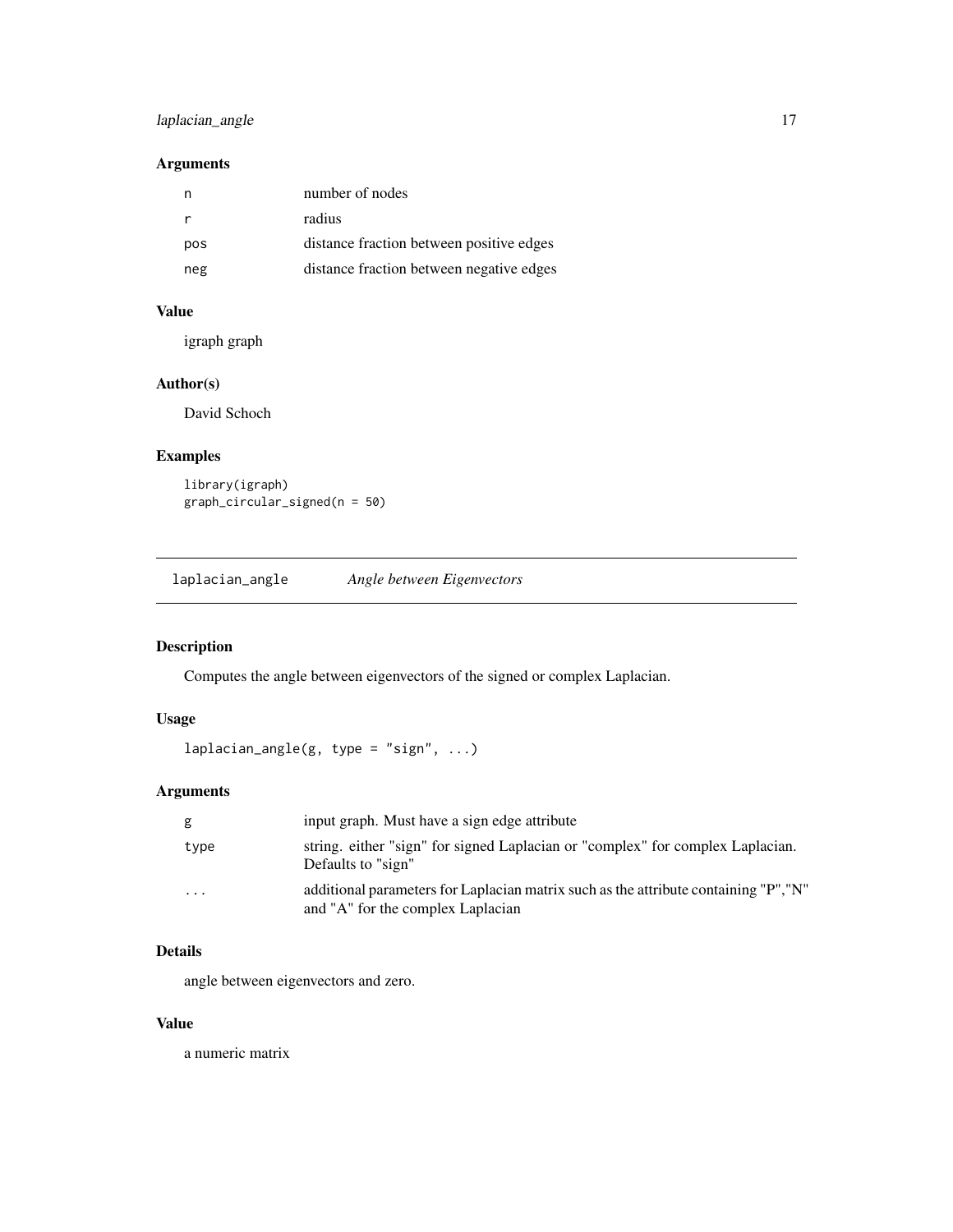# Author(s)

David Schoch

# Examples

```
library(igraph)
g <- sample_islands_signed(3, 10, 5/10, 1)
laplacian_angle(g)
```
<span id="page-17-1"></span>laplacian\_matrix\_complex

*Complex Graph Laplacian*

# Description

The Laplacian of a signed graph containing ambivalent ties.

# Usage

laplacian\_matrix\_complex(g, attr, norm = FALSE)

#### Arguments

| g    | igraph object.                                                                                   |
|------|--------------------------------------------------------------------------------------------------|
| attr | edge attribute name that encodes positive ("P"), negative ("N") and ambivalent<br>$(''A")$ ties. |
| norm | Whether to calculate the normalized Laplacian. See definitions below.                            |

# Details

See [laplacian\\_matrix](#page-0-0) of igraph for more details. In the complex case, D is a diagonal matrix containing the absolute values of row sums of the complex adjacency matrix.

#### Value

a complex matrix

#### Author(s)

David Schoch

# See Also

[laplacian\\_matrix\\_signed](#page-18-1)

<span id="page-17-0"></span>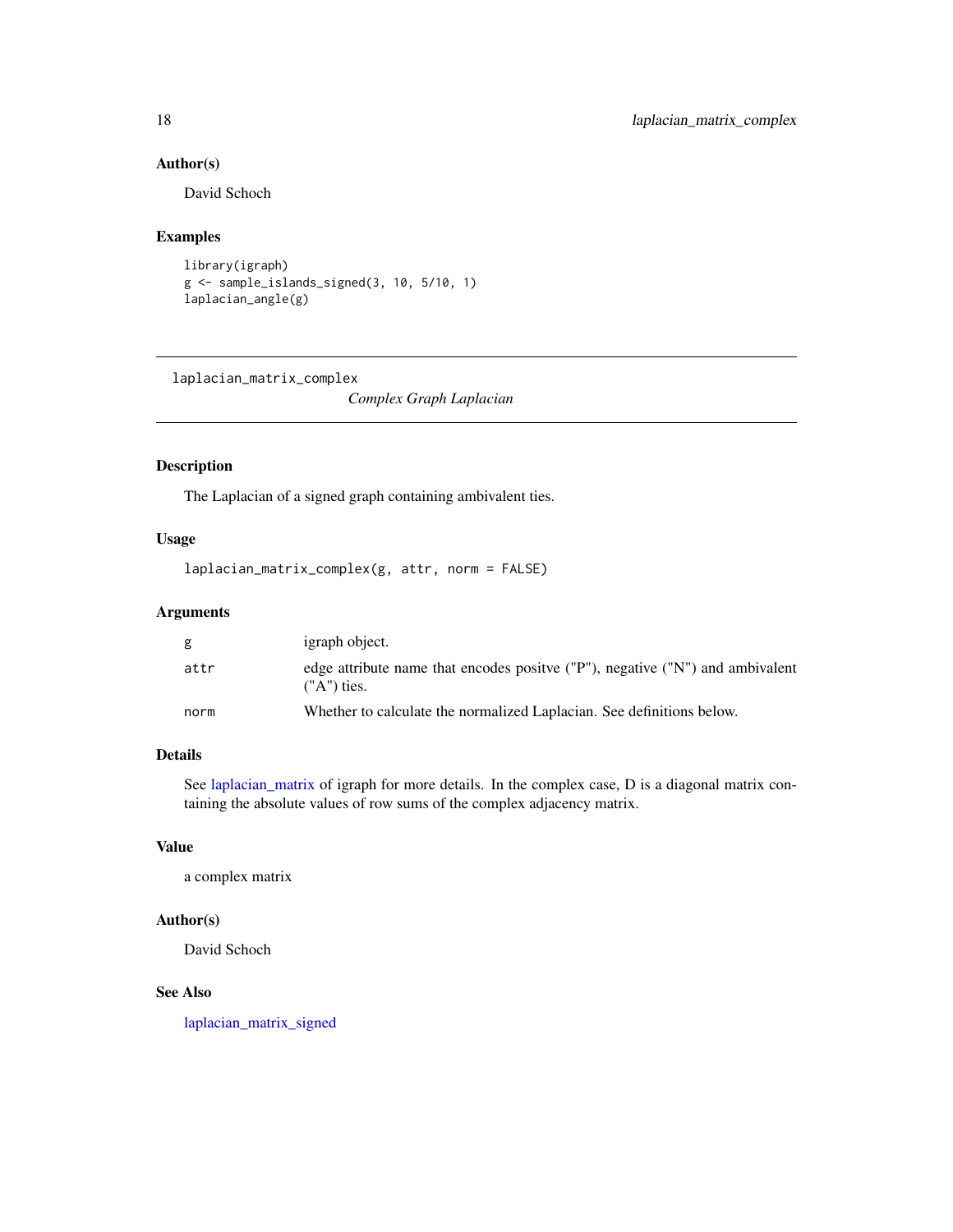<span id="page-18-1"></span><span id="page-18-0"></span>laplacian\_matrix\_signed

*Signed Graph Laplacian*

# Description

The Laplacian of a signed graph.

#### Usage

```
laplacian_matrix_signed(g, norm = FALSE, sparse = FALSE)
```
#### Arguments

| g      | igraph object. Must have a "sign" edge attribute.                                                                         |
|--------|---------------------------------------------------------------------------------------------------------------------------|
| norm   | Whether to calculate the normalized Laplacian. See definitions below.                                                     |
| sparse | Logical scalar, whether to return the result as a sparse matrix. The Matrix pack-<br>age is required for sparse matrices. |

# Details

See [laplacian\\_matrix](#page-0-0) of igraph for more details. In the signed case, D is a diagonal matrix containing the absolute values of row sums of the signed adjacency matrix.

#### Value

a numeric matrix

#### Author(s)

David Schoch

```
library(igraph)
g <- sample_islands_signed(3, 10, 5/10, 1)
laplacian_matrix_signed(g)
laplacian_matrix_signed(g,norm = TRUE)
```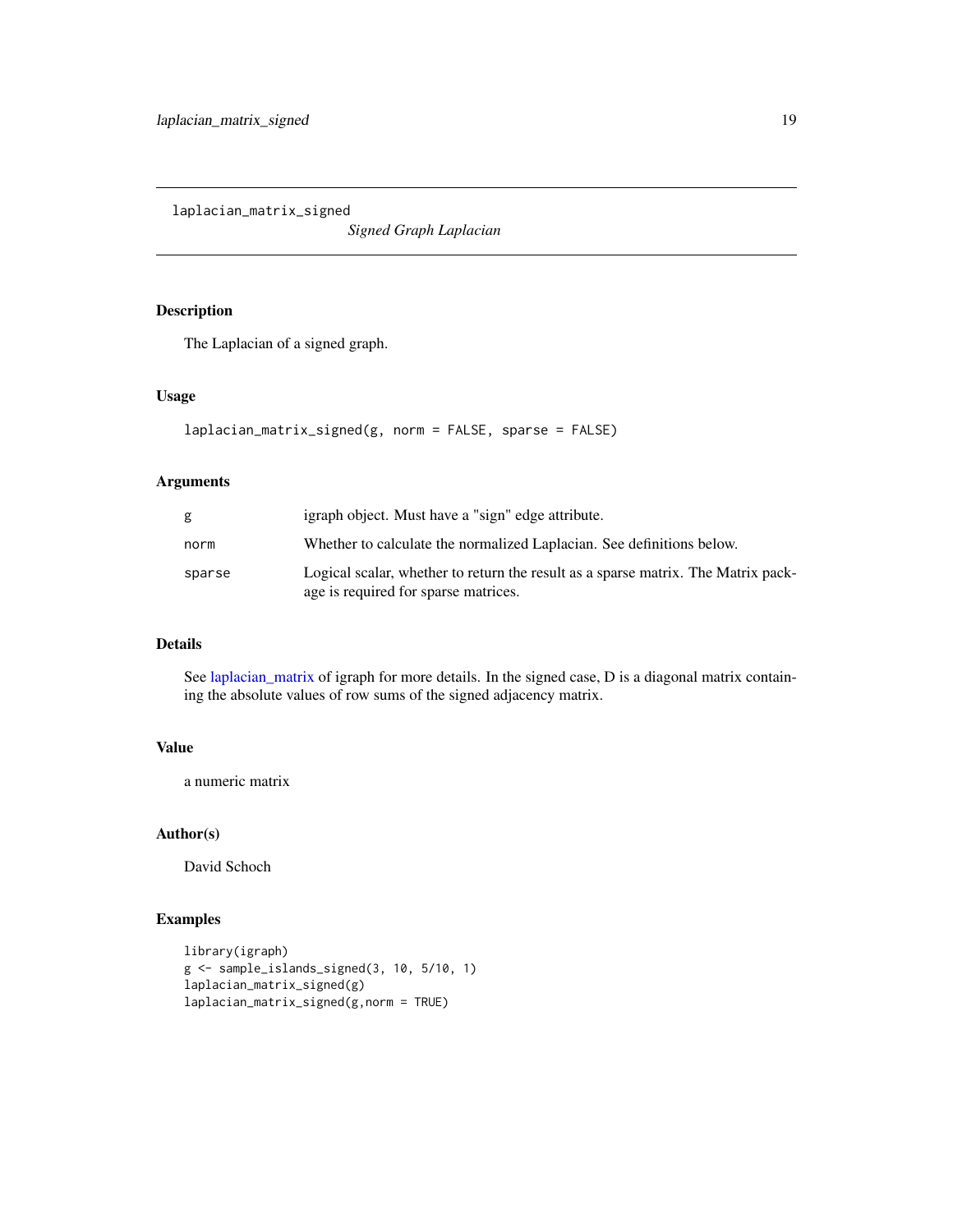<span id="page-19-0"></span>

centrality index for signed networks by Everett and Borgatti

#### Usage

 $pn_index(g, mode = c("all", "in", "out"))$ 

#### Arguments

|      | igraph object. Must have a "sign" edge attribute.                                    |
|------|--------------------------------------------------------------------------------------|
| mode | character string, "out" for out-pn, "in" for in-pn or "all" for undirected networks. |

# Value

centrality scores as numeric vector.

#### Author(s)

David Schoch

# References

Everett, M. and Borgatti, S. (2014) Networks containing negative ties. *Social Networks* 38 111-120

```
library(igraph)
A \leq - matrix(c(0, 1, 0, 1, 0, 0, 0, -1, -1, 0,
            1, 0, 1, -1, 1, -1, -1, 0, 0, 0,
            0, 1, 0, 1, -1, 0, 0, 0, -1, 0,
            1, -1, 1, 0, 1, -1, -1, 0, 0, 0,0, 1, -1, 1, 0, 1, 0, -1, 0, -1,
            0, -1, 0, -1, 1, 0, 1, 0, 1, -1,
            0, -1, 0, -1, 0, 1, 0, 1, -1, 1,
           -1, 0, 0, 0, -1, 0, 1, 0, 1, 0,
           -1, 0, -1, 0, 0, 1, -1, 1, 0, 1,
            0, 0, 0, 0, -1, -1, 1, 0, 1, 0), 10, 10)
g <- igraph::graph_from_adjacency_matrix(A,"undirected",weighted = "sign")
pn_index(g)
```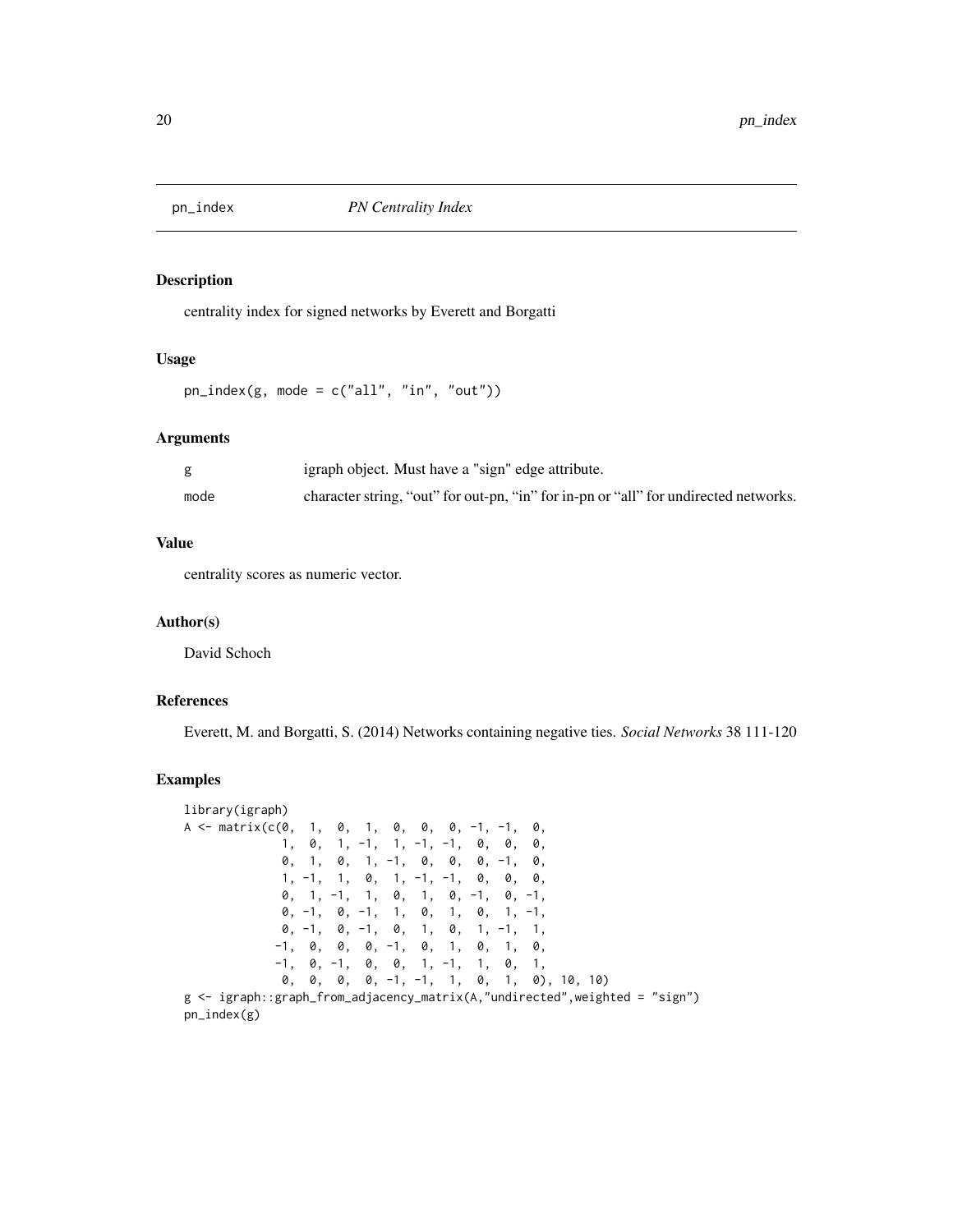<span id="page-20-0"></span>sample\_islands\_signed *A graph with random subgraphs conected by negative edges*

# Description

Create a number of Erdos-Renyi random graphs with identical parameters, and connect them with the specified number of negative ties.

#### Usage

```
sample_islands_signed(islands.n, islands.size, islands.pin, n.inter)
```
# Arguments

| islands.n    | The number of islands in the graph.           |
|--------------|-----------------------------------------------|
| islands.size | The size of the islands in the graph.         |
| islands.pin  | The probability of intra-island edges.        |
| n.inter      | number of negative edges between two islands. |

#### Value

a signed igraph graph

#### Author(s)

David Schoch

#### Examples

```
library(igraph)
sample_islands_signed(3, 10, 0.5, 1)
```
<span id="page-20-1"></span>signed\_blockmodel *Blockmodelling for signed networks*

# Description

Finds blocks of nodes with intra-positive and inter-negative edges

#### Usage

```
signed_blockmodel(g, k, alpha = 0.5, annealing = FALSE)
```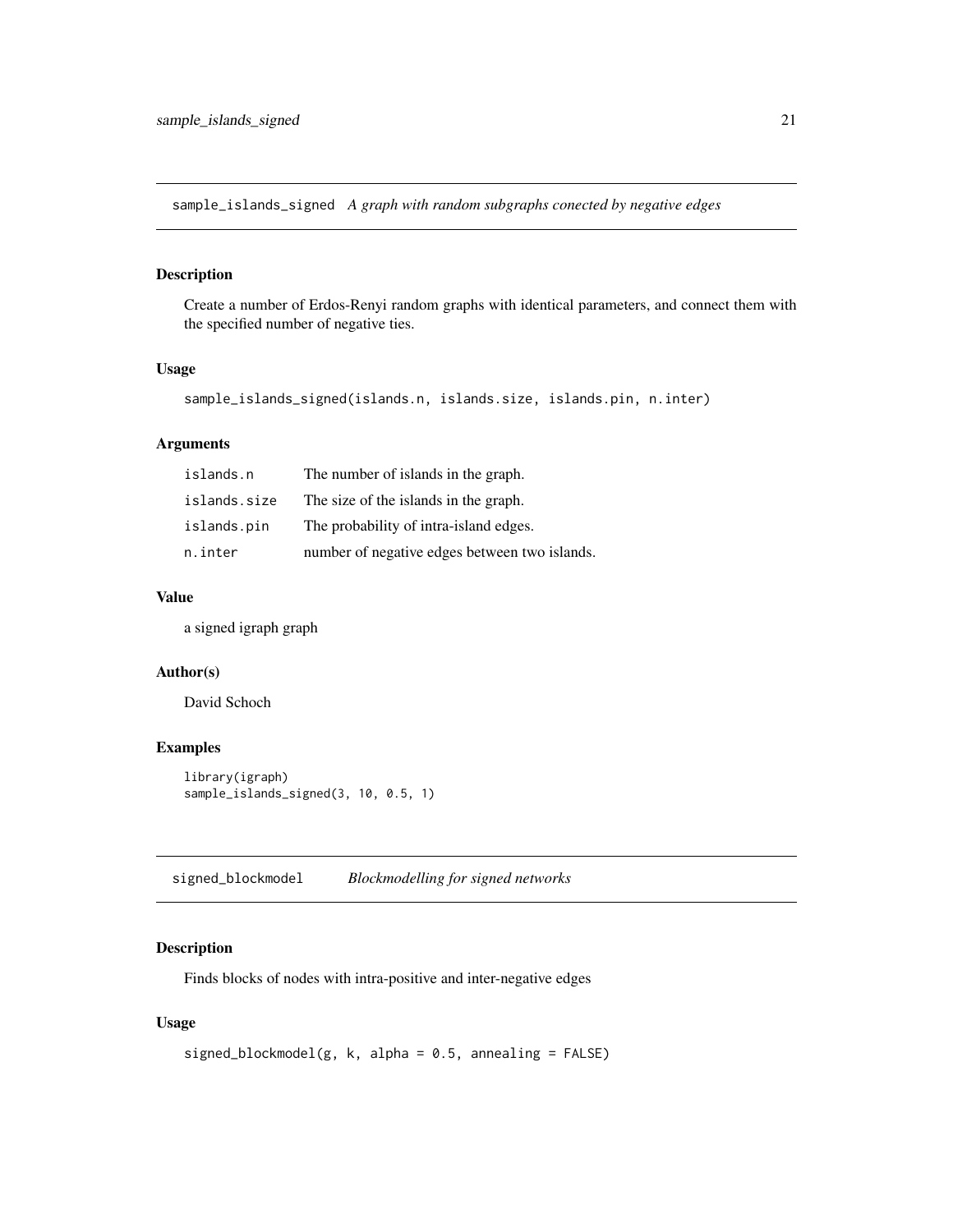#### <span id="page-21-0"></span>**Arguments**

| g         | igraph object. Must have a "sign" edge attribute.          |
|-----------|------------------------------------------------------------|
| k         | number of blocks                                           |
| alpha     | see details                                                |
| annealing | logical. if TRUE, use simulated annealing (Default: FALSE) |

# Details

The function minimizes  $P(C) = \alpha N + (1 - \alpha)P$ , where N is the total number of negative ties within plussets and P be the total number of positive ties between plus-sets. This function implementes the structural balance model. That is, all diagonal blocks are positive and off-diagonal blocks negative. For the generalized version see [signed\\_blockmodel\\_general.](#page-22-1)

#### Value

numeric vector of block assignments and the associated criterion value

#### Author(s)

David Schoch

# References

Doreian, Patrick and Andrej Mrvar (2009). Partitioning signed social networks. *Social Networks* 31(1) 1-11

#### Examples

library(igraph)

```
g <- sample_islands_signed(10,10,1,20)
clu \le signed_blockmodel(g, k = 10, alpha = 0.5)
table(clu$membership)
clu$criterion
# Using simulated annealing (less change of getting trapped in local optima)
```

```
data("tribes")
clu \le signed_blockmodel(tribes, k = 3, alpha=0.5, annealing = TRUE)
table(clu$membership)
clu$criterion
```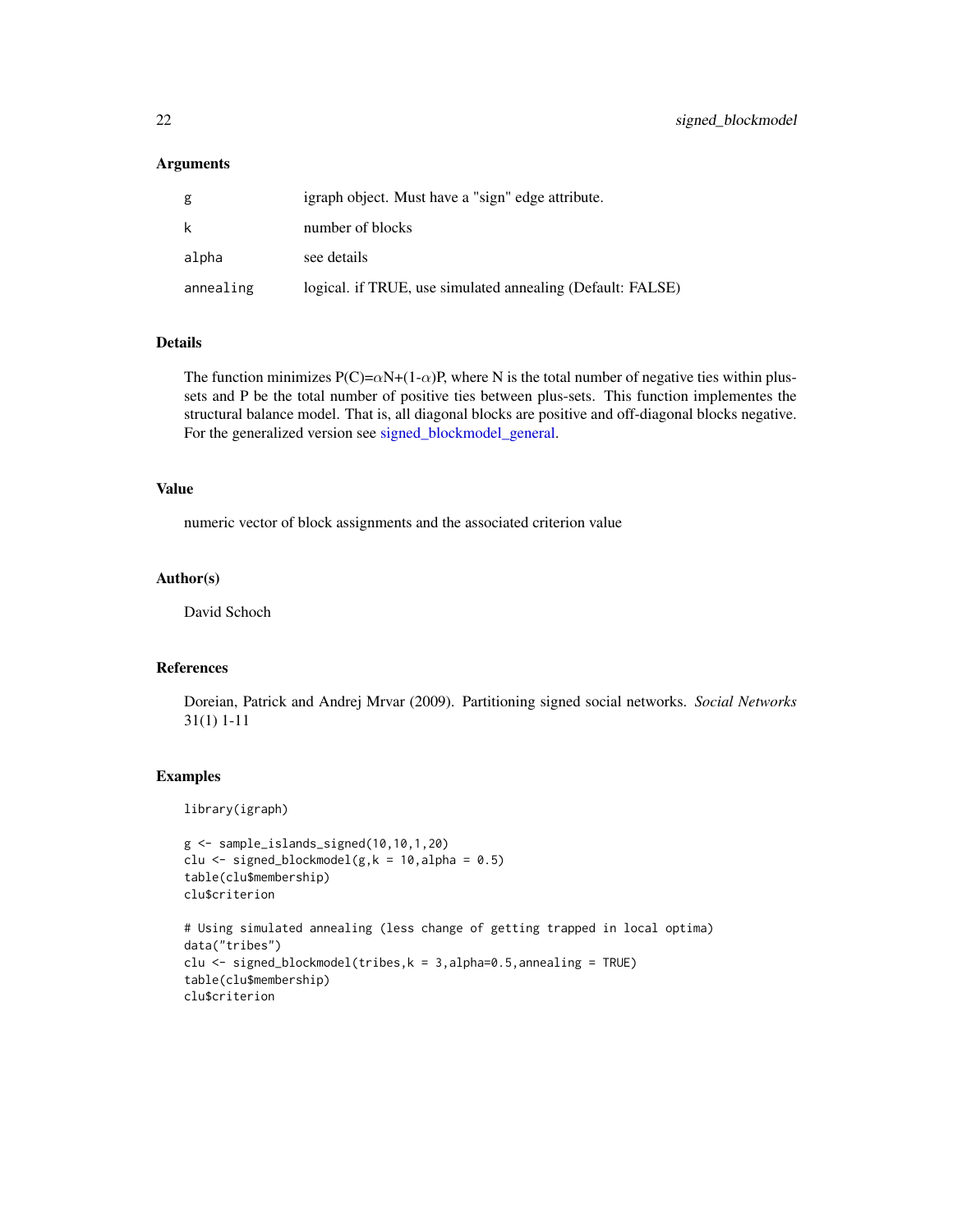<span id="page-22-1"></span><span id="page-22-0"></span>signed\_blockmodel\_general

*Generalized blockmodelling for signed networks*

#### Description

Finds blocks of nodes with specified inter/intra group ties

#### Usage

signed\_blockmodel\_general(g, blockmat, alpha =  $0.5$ )

#### Arguments

| g        | igraph object. Must have a "sign" edge attribute.                |
|----------|------------------------------------------------------------------|
| blockmat | Integer Matrix. Specifies the inter/intra group patterns of ties |
| alpha    | see details                                                      |

#### Details

The function minimizes  $P(C) = \alpha N + (1 - \alpha)P$ , where N is the total number of negative ties within plussets and P be the total number of positive ties between plus-sets. This function implementes the generalized model. For the structural balance version see [signed\\_blockmodel.](#page-20-1)

# Value

numeric vector of block assignments and the associated criterion value

# Author(s)

David Schoch

#### References

Doreian, Patrick and Andrej Mrvar (2009). Partitioning signed social networks. *Social Networks* 31(1) 1-11

```
library(igraph)
# create a signed network with three groups and different inter/intra group ties
g1 \leftarrow g2 \leftarrow g3 \leftarrow graph . full(5)V(g1)$name <- as.character(1:5)
V(g2)$name <- as.character(6:10)
V(g3)$name <- as.character(11:15)
g <- Reduce("%u%",list(g1,g2,g3))
```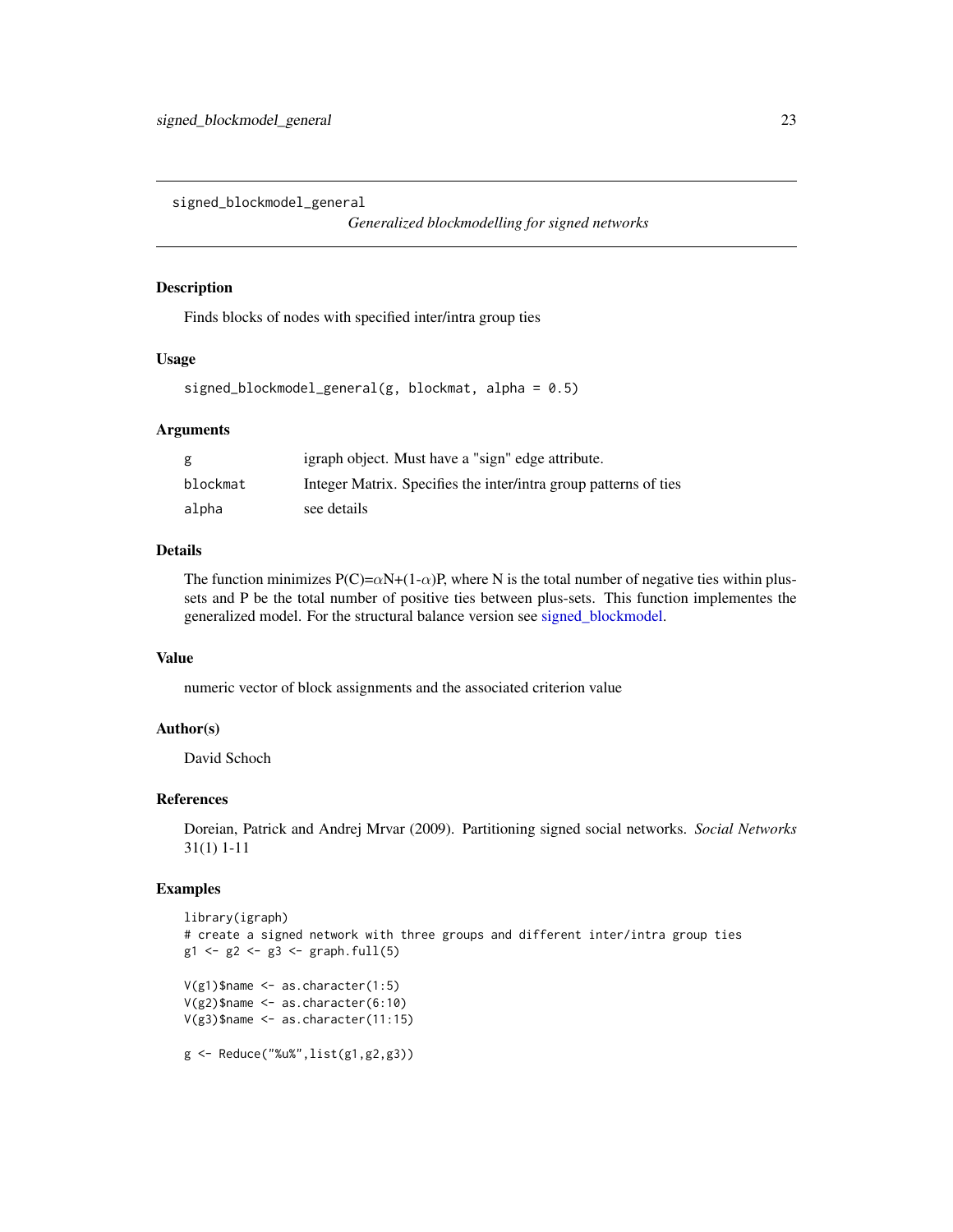```
E(g)$sign <- 1
E(g)$sign[1:10] <- -1
g \leftarrow add.deg(g,c(rbind(1:5,6:10)),attr = list(sign=-1))g \leftarrow add.deg(g,c(rbind(1:5,11:15)),attr = list(sign=1))g \leftarrow add.deg(g,c(rbind(11:15,6:10)),attr = list(sign=1))# specify the link patterns between groups
blockmat <- matrix(c(1,-1,-1,-1,1,1,-1,1,-1),3,3,byrow = TRUE)
res <- signed_blockmodel_general(g,blockmat,0.5)
res$membership
res$criterion
```
<span id="page-23-1"></span>signed\_triangles *list signed triangles*

# Description

lists all possible signed triangles

# Usage

signed\_triangles(g)

#### Arguments

g igraph object with signed edge attribute

#### Value

matrix of vertex ids and the number of positive ties per triangle

#### Author(s)

David Schoch

# See Also

[count\\_signed\\_triangles](#page-10-1)

```
library(igraph)
g \leftarrow \text{graph.full}(4)E(g)$sign <- c(-1,1,1,-1,-1,1)
signed_triangles(g)
```
<span id="page-23-0"></span>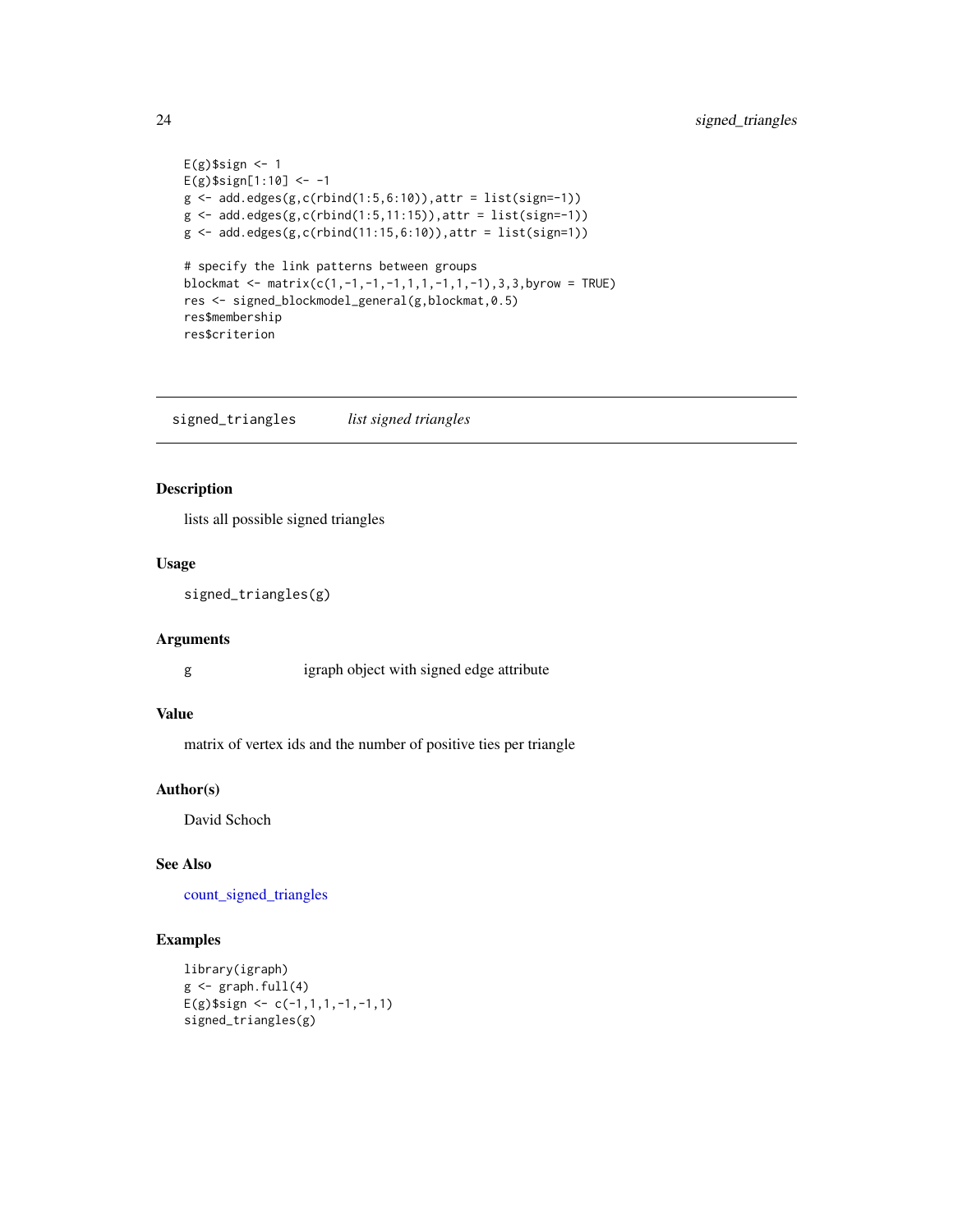<span id="page-24-0"></span>triad\_census\_signed *signed triad census*

# Description

triad census for signed graphs

#### Usage

```
triad_census_signed(g)
```
#### Arguments

g igraph object with signed edge attribute

#### Value

counts for all 139 signed directed triangle types

#### Author(s)

David Schoch

#### Examples

library(igraph)  $g \leftarrow graph.full(4,directed = TRUE)$ E(g)\$sign <-  $c(-1,1,1,-1,-1,1)$ triad\_census\_signed(g)

tribes *Signed network of New Guinean highland tribes*

#### Description

Signed social network of tribes of the Gahuku–Gama alliance structure of the Eastern Central Highlands of New Guinea, from Kenneth Read. The network contains sixteen tribes connected by friendship ("rova") and enmity ("hina").

#### Usage

tribes

# Format

An igraph object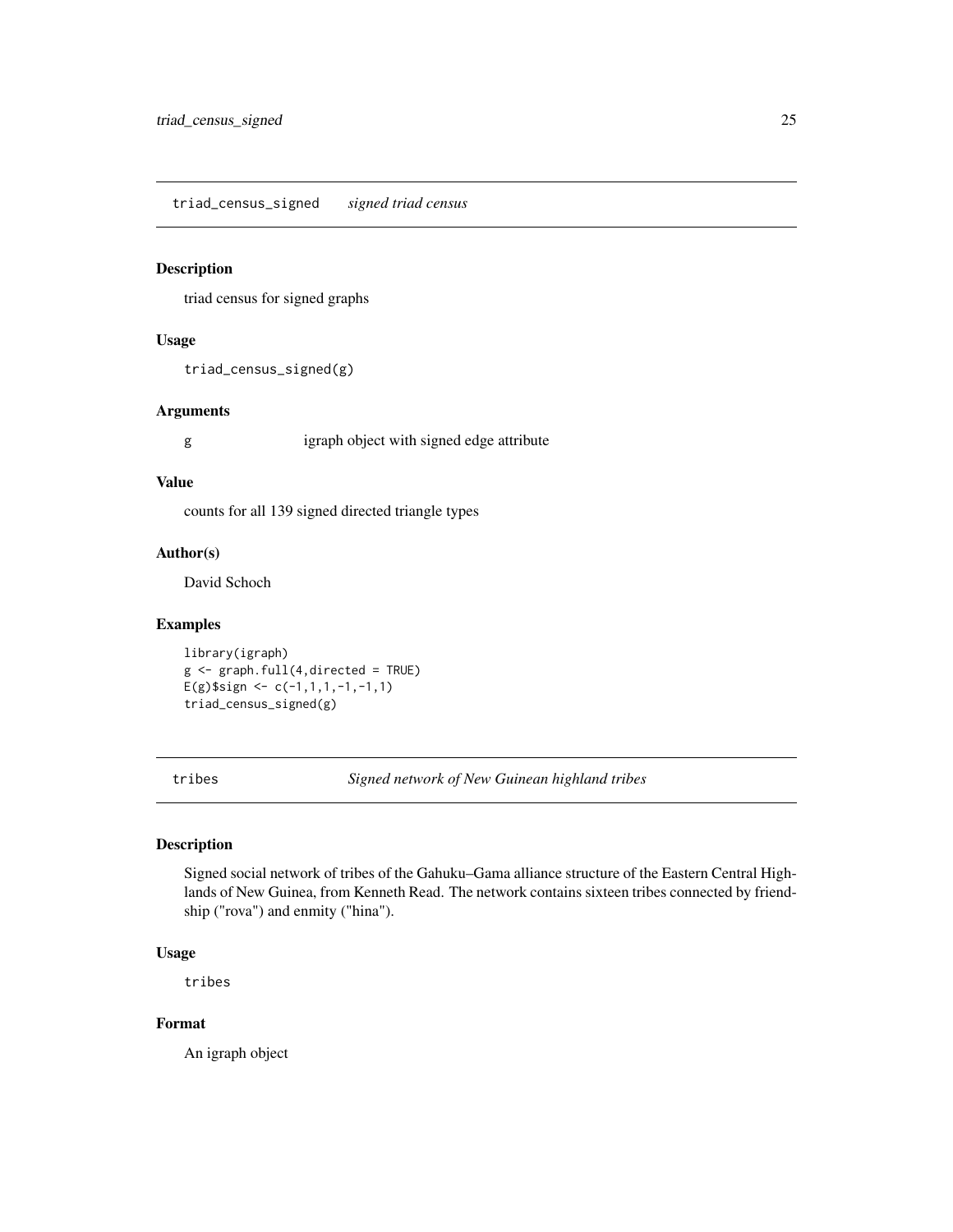# Source

http://vlado.fmf.uni-lj.si/pub/networks/data/ucinet/gama.dat

# References

Read, K. E. (1954) Cultures of the central highlands, New Guinea. *Southwestern Journal of Anthropology*, 1–43.